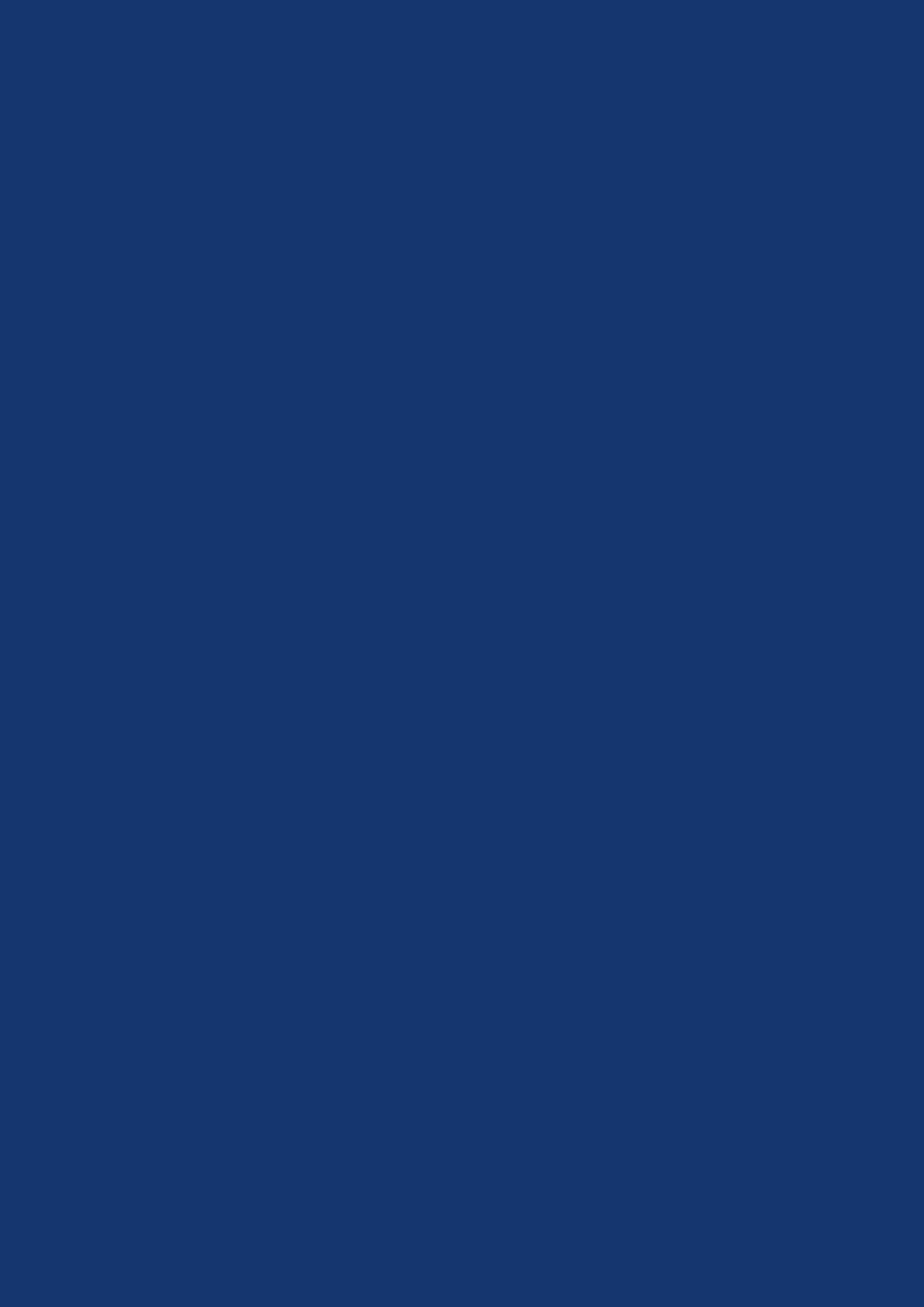# List of Contents

| Noise - Overview                  | 1031 |
|-----------------------------------|------|
| The Environmental Noise Directive | 1057 |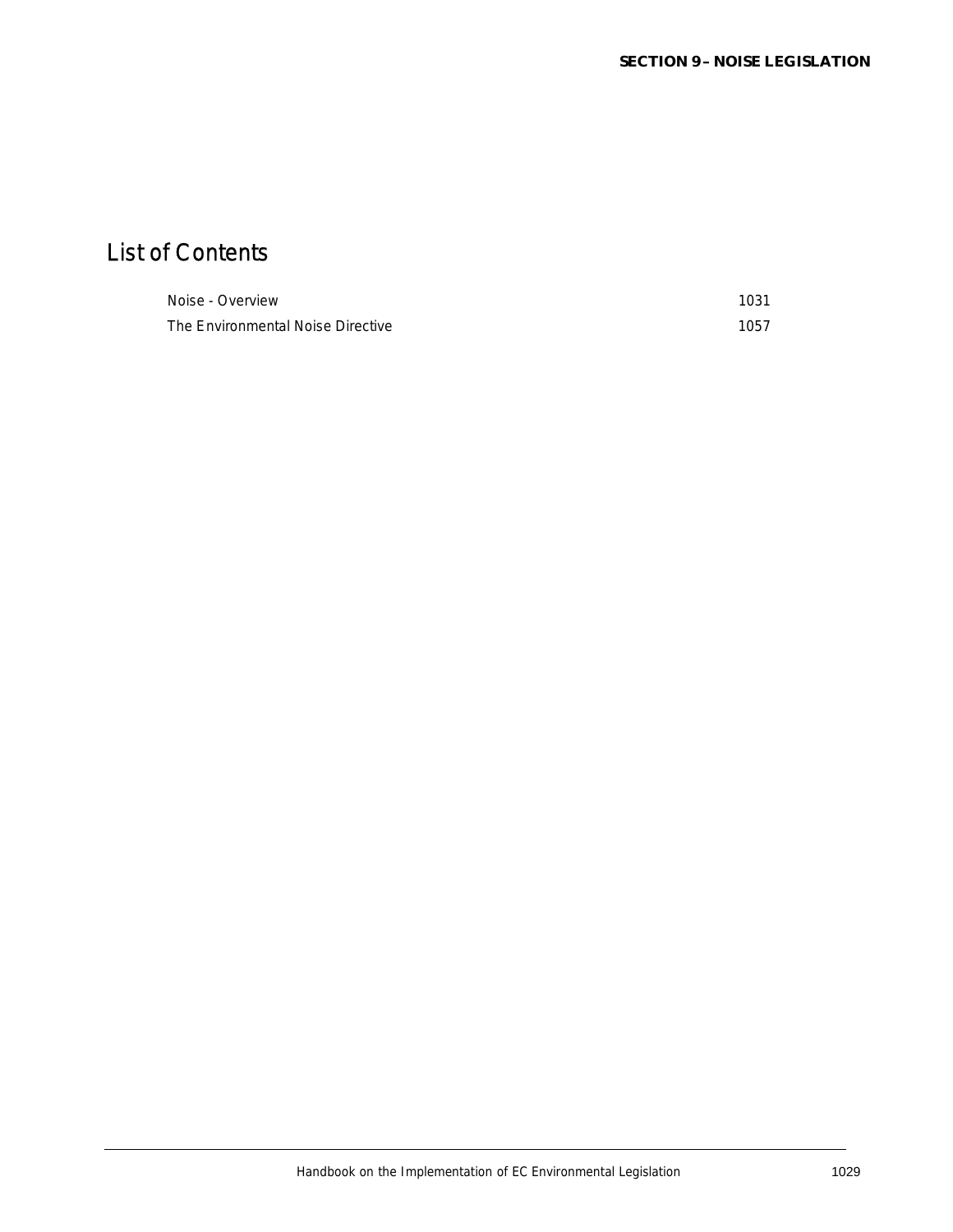#### SECTION 9 – NOISE LEGISLATION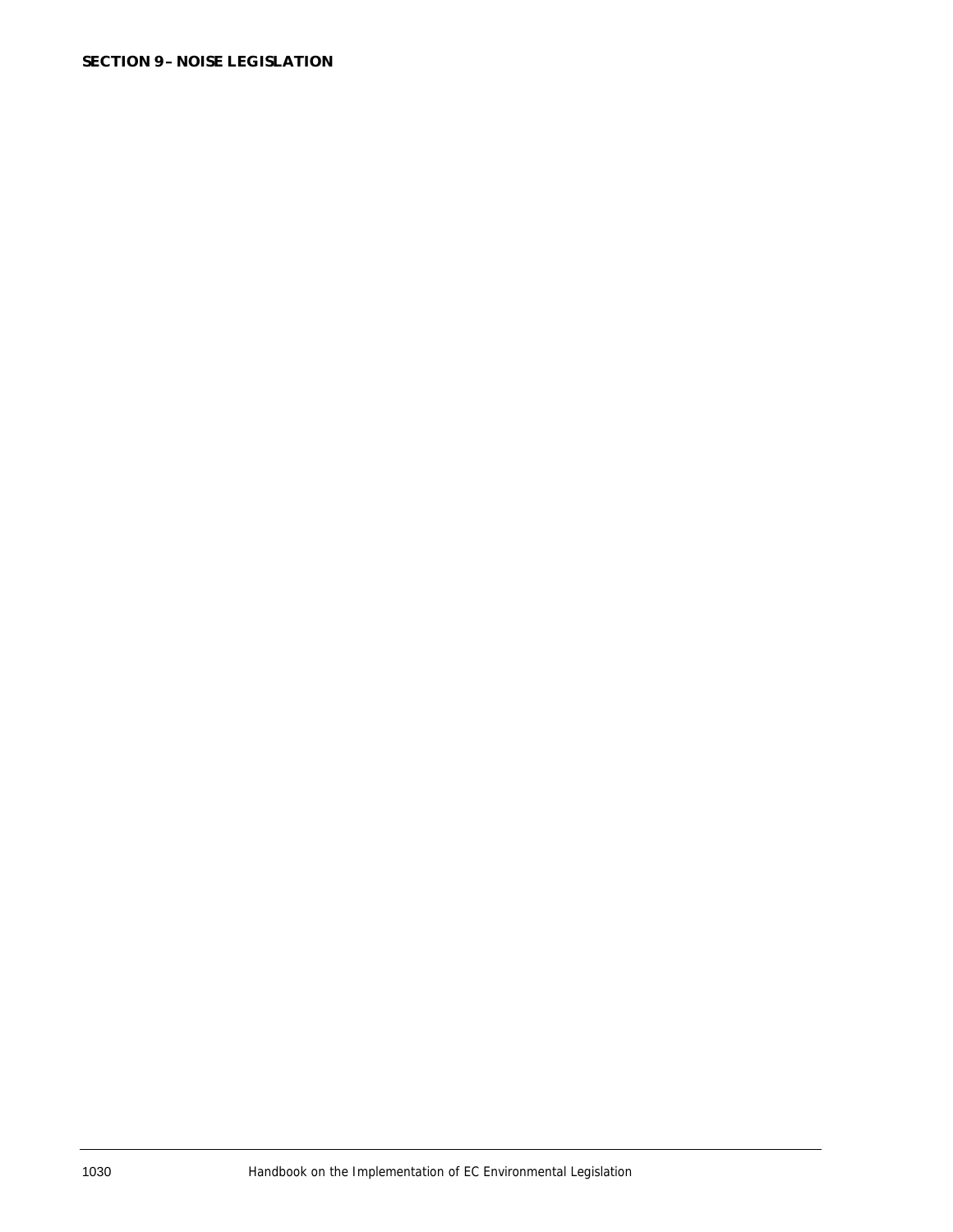# **Noise - Overview**

# <span id="page-4-0"></span>1. Introduction and Overview

This section of the Handbook deals with EC legislation in the noise sector. This section contains a general overview and summary of the most important pieces of noise legislation targeting noise from mobile sources (e.g. road and non-road vehicles and aeroplanes), non-mobile sources (e.g. household machinery and outdoor equipment), as well as environmental noise. The introduction is followed by one specific fiche on the Environmental Noise Directive [\(2002/49/EC\).](#page-30-0)

# 1.1 EU Policy

Environmental noise, caused by traffic and industrial and recreational activities, is considered to be a significant local environmental problem in Europe. It is estimated that millions of people suffer from noise levels that scientists and health experts consider unacceptable. The limitation of noise from transport vehicles and certain types of equipment is a necessary step towards reducing noise pollution in the European Community. The main focus of European Union noise policy is on noise abatement through the use of mandatory technical standards for products. The most important legal tools consist of a set of directives establishing noise emission limits for particular products: motor vehicles, motorcycles, tyres, aeroplanes, household appliances and outdoor equipment. In addition, there are two important new directives: the first provides for the imposition of noise-related operating restrictions at airports; the second provides for the creation of noise maps and action plans in order to reduce environmental noise.

# 1.2 EC Legal Instruments

Existing EC source-specific noise control legislation can be divided into four categories: motor vehicles, aeroplanes, outdoor equipment, and household appliances. In addition, a new directive is concerned with the assessment and management of ambient environmental noise caused by a broad range of human activities which includes means of transport and industrial activity.

## 1.2.1 Motor Vehicles

The first category includes two directives related to type-approval procedures for motor vehicles and motorcycles, with respect to noise emissions. The directives set limits on permitted sound levels for the vehicles, their exhaust systems and silencers, together with requirements for measurement and testing: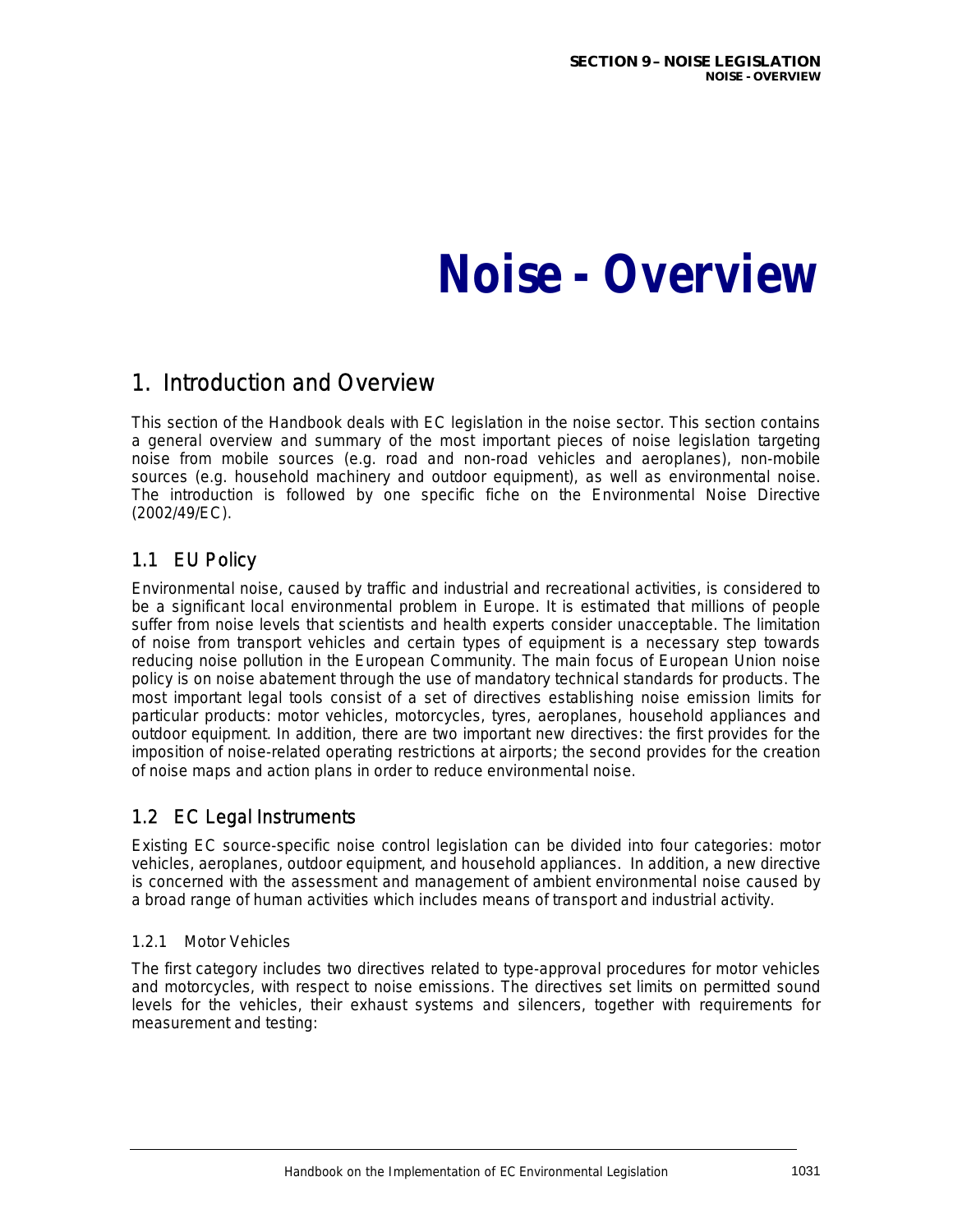- Council Directive 70/157/EEC<sup>193</sup> introduces limits on sound levels of road vehicles, and specifies procedures for measuring sound levels of exhaust systems and silencers.
- Council Directive 97/24/EC<sup>194</sup> on certain components and characteristics of two- or threewheeled motor vehicles establishes limits for the permissible sound level of motorcycles, and requirements for exhaust or intake silencers. The directive also introduces harmonised testing procedures.

In addition, Directive 2001/43/EC relating to tyres for motor vehicles and their trailers and to their fitting introduces limits on the noise generated where tyre meets road. These limits differentiate between vehicle type (cars, vans and trucks) and tyre width (5 classes) and will be enforced by including tyre noise tests in EC type-approval certificate requirements, which must be met for any tyre to be placed on the EU market.

A number of studies have been carried out in the context of noise from motor vehicles targeting the above directives:

- tyre/road noise report (2006), parts 1 and  $2^{195}$ ;
- survey on motor vehicle tyres and related aspects  $(2004)^{196}$ ;
- anti-tampering devices of two- and three-wheeled motor vehicles  $(2003)^{197}$ ;
- noise reduction measures in the road transport sector (2003)<sup>198</sup>.

#### Key Concepts

Strategic Noise Maps: Directive 2002/49/EC seeks to establish a common basis for addressing noise problems across the EU. Member States are required to appoint competent authorities to draw up "strategic noise maps" for major roads, railways, airports and agglomerations using harmonised noise indicators, with the public to be informed and consulted about noise exposure, its effects and the measures being considered to address noise. Competent authorities are then to draw up action plans to reduce noise where necessary and to maintain environmental noise quality where it is good.

Noise Emission Limits: Noise emission limits need to be set for motor vehicles, motorcycles and aircraft, and preferably incorporated in legal instruments. The various directives provide that Member States may not set more stringent noise levels than those contained in the directives. Technical and scientific advice on standards may be obtained from technical research and other government institutes, scientific advisors or independent consultants.

Type-Approval of Motor Vehicles: Motor vehicles and motorcycles are required to be typeapproved, i.e. before a new production series is allowed on the market, the series must be examined to make sure that it conforms with certain specifications regarding safety and emissions characteristics for vehicles. There is a common European Whole Vehicle Type Approval system, which applies to all cars and motorcycles. National type approval is no longer allowed in EU Member States. The European Whole Vehicle Type-Approval is based on several dozen separate EC directives. Noise requirements make up only one small part of the

l

<sup>&</sup>lt;sup>193</sup> Council Directive 70/157/EEC of 6 February 1970 on the approximation of the laws of the Member States relating to the permissible sound level and the exhaust system of motor vehicles, as amended by Directives 73/350/EEC, 77/212/EEC, 81/33/EEC, 84/372/EEC, 84/424/EEC, 87/354/EEC, 89/491/ EEC, 92/97/EEC, 96/20/EC, 1999/101/EC and 2007/34/EC

<sup>&</sup>lt;sup>194</sup> Directive 97/24/EC of the European Parliament and of the Council of 17 June 1997 on certain components and characteristics of two or three-wheel motor vehicles, as amended by Directives 2002/51/EC, 2003/77/EC, 2005/30/EC, 2006/27/EC, 2006/72/EC and 2006/120/EC)

<sup>195</sup> The report is available at: http://ec.europa.eu/enterprise/automotive/projects/report\_tyre\_road\_noise1.pdf and http://ec.europa.eu/enterprise/automotive/projects/report\_tyre\_road\_noise2.pdf.

<sup>&</sup>lt;sup>196</sup> The report is available at: http://ec.europa.eu/enterprise/automotive/projects/report\_motor\_vehicle\_tyres.pdf.<br><sup>197</sup> Report is available at: http://ec.europa.eu/enterprise/automotive/projects/report\_anti\_tampering\_d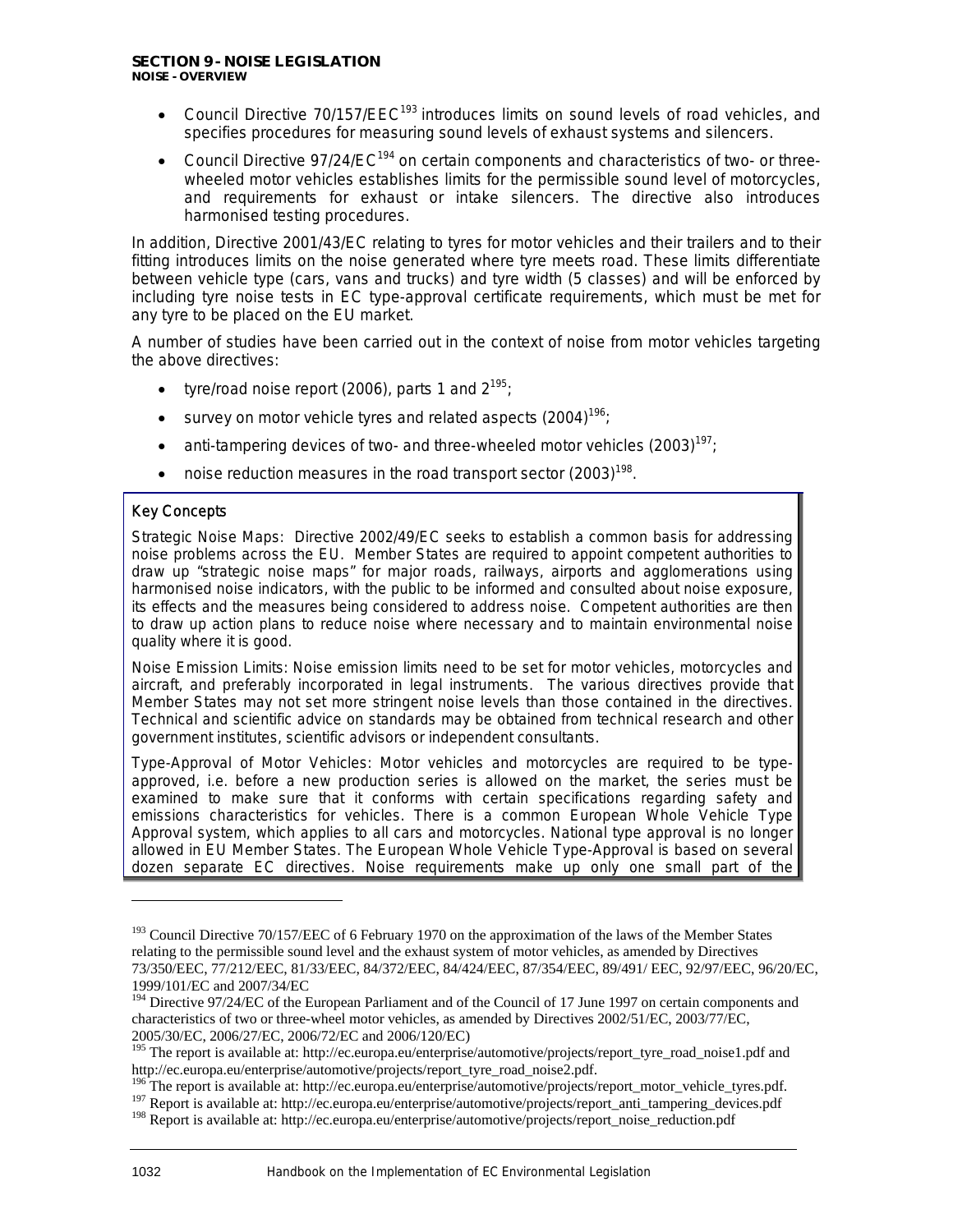requirements for type-approval. Furthermore, while many other characteristics of motor vehicles will be checked later in the life of the vehicle (through first inspections of individual vehicles, periodic vehicle inspections at pre-determined occasions, and roadside spot-checks), noise emissions are only controlled through the type-approval process.

Outdoor Equipment: Under Directive 2000/14/EC relating to noise emissions in the environment from equipment for use outdoors (as amended by Directive 2005/88/EC), covering a wide range of outdoor equipment, manufacturers can choose between different options for verification of compliance with noise requirements. The options range from self-certification to the verification of units by a notified body to the use of quality assurance systems. Where manufacturers elect to self-certify or use quality assurance systems, the directive provides for monitoring and surveillance of the process by notified bodies.

The Sixth Community Environmental Action Programme (6th EAP): The 6th EAP is a policy document setting the overall framework for action in the environmental field in the EU for a period of 10 years from 22 July 2002. The integration of environmental concerns in all Community policies and contributing to the achievement of sustainable development are key principles of the EAP, another being shared responsibility. The 6th EAP calls for a substantial reduction in the number of people regularly affected by long-term above average levels of noise, in particular from traffic, in the EU (and candidate countries), within the context of one of the eight priority action areas for environment and health and quality of life.

Shared Responsibility: Shared responsibility refers to a principle reflected in the 6th EAP, incorporating new ways of working with the market, involving citizens, enterprises and other stakeholders, in order to induce necessary changes in both production and public and private consumption patterns that have a negative influence on the state of, and trends in, the environment. In effect, this approach considers that only by replacing the command-and-control approach with an approach based on shared responsibility between the various actors can commitment to agreed measures be achieved. A Commission green paper on future noise policy has called for the application of the principle of shared responsibility in the noise sector.

Standards: Requirements related to product characteristics or procedures can be either legally defined or set in voluntary standards developed by national or international standardisation bodies. Laws can also reference standards developed by standardisation bodies, thus making them legally binding. The technical standards applied in the noise directives constitute a mix. The annexes to some directives contain specific noise measurement methods, while others make a reference to standards developed by the International Civil Aviation Organisation, or allow implementing states to create their own standards.

#### 1.2.2 Aircraft

Four EC directives limit noise emissions from aeroplanes, and their operation, by reference to the Convention on International Civil Aviation. The directives deal with noise from subsonic aircraft, and with the operation of aircraft in the airports of the Member States:

- Directive 80/51/EEC on the limitation of noise emissions from subsonic aircraft (as amended by Council Directive 83/206/EEC) sets limits on noise emissions for aeroplanes registered in the territory of the Member States. Directive 83/206/EEC extends the application of Directive 80/51/EEC to cover aircraft from non-Member States flying to EU destinations.
- Directive 89/629/EEC of 4 December 1989 prohibits older noisy aircraft from being added to Member State registers.
- Directive 92/14/EEC on the limitation of the operation of aeroplanes covered by Part II, Chapter 2, Volume 1 of Annex 16 to the Convention on International Civil Aviation (as amended by Council Directive 98/20/EC and 1999/28/EC) sets stricter rules on the operation of aircraft by submitting all aeroplanes operating in airports situated in the territory of the EU to international noise standards (Part II, Chapter 2, Volume 1 of Annex 16 to the Convention on International Civil Aviation, second edition). Amending Directive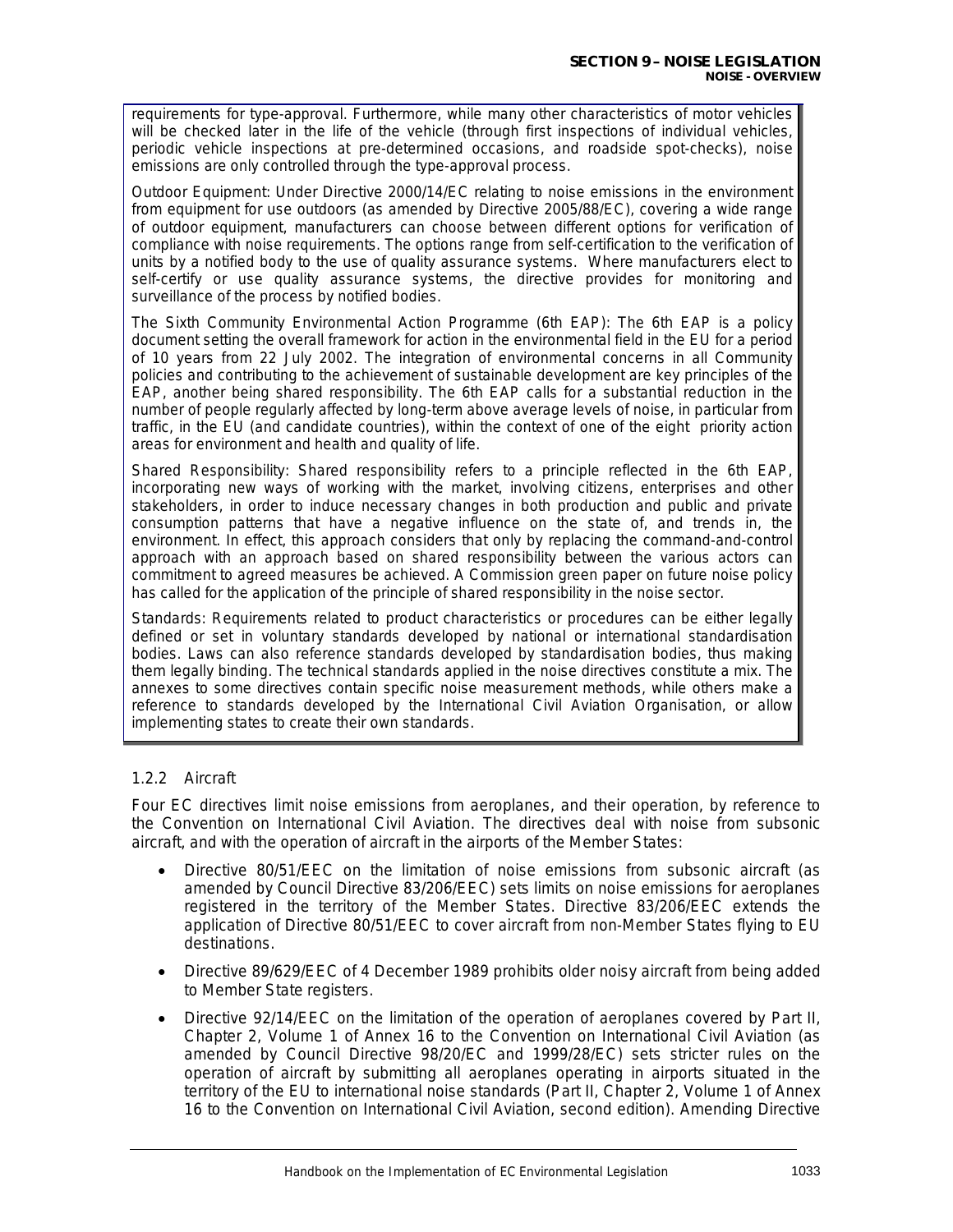98/20/EEC clarifies certain provisions in the directive, including exemptions and applicability to non-EU aeroplanes. Commission Regulation (EC) No. 991/2000 amends the list of exempted aircraft in the annex to the directive.

- Directive 2002/30/EC of 26 March 2002 lays down procedures for the introduction by Member States of noise-related operating restrictions at EU airports and permits more stringent provisions for certain city airports.
- Directive 2006/93/EC of the European Parliament and of the Council of 12 December 2006 on the regulation of the operation of aeroplanes covered by Part II, Chapter 3 , Volume 1 of Annex 16 to the Convention on International Civil Aviation, second edition (1988) (codified version).

#### 1.2.3 Railways

EC noise legislation also covers noise from railways. Most of the noise-restricting measures will be the responsibility of the candidate countries rather than the private sector, since most railway systems are still owned and operated by the state. The legislative framework comprises:

- Directive 96/48/EC<sup>199</sup> on the interoperability of the trans-European high-speed rail system, which has been detailed further through:
- Commission Decision 2002/735/EC<sup>200</sup> on technical specifications for interoperability (TSI) relating to high-speed rolling stock;
- Commission Decision 2002/732/ $EC^{201}$  on technical specifications for interoperability (TSI) relating to high-speed railway infrastructure;
- Directive 2001/16/EC<sup>202</sup> on the interoperability of the conventional trans-European rail system, supplemented by:
- Commission Decision 2004/446/ $EC^{203}$  specifying the basic parameters of the "Noise", "Freight Wagons" and "Telematic applications for freight" technical specifications for interoperability referred to in Directive 2001/16/EC;
- Directive 2004/50/EC  $^{204}$  of 29 April 2004 amending Council Directive 96/48/EC and Directive 2001/16/EC;
- Commission Decision 2006/66/EC concerning the technical specifications for interoperability relating to the subsystem "rolling stock – noise".
- 1.2.4 Outdoor Equipment

 $\overline{a}$ 

<sup>&</sup>lt;sup>199</sup> Council Directive 96/48/EC of 23 July 1996 on the interoperability of the trans-European high-speed rail system.<br><sup>200</sup> Commission Decision 2002/735/EC of 30 May 2002 concerning the technical specification for intero

relating to the rolling stock subsystem of the trans-European high-speed rail system referred to in Article 6(1) of Directive 96/48/EC.

<sup>&</sup>lt;sup>201</sup> Commission Decision 2002/732/EC of 30 May 2002 concerning the technical specification for interoperability relating to the infrastructure subsystem of the trans-European high-speed rail system referred to in Article 6(1) of Council Directive 96/48/EC.

<sup>&</sup>lt;sup>202</sup> Directive 2001/16/EC of the European Parliament and of the Council of 19 March 2001 on the interoperability of the trans-European conventional rail system.<br><sup>203</sup> Commission Decision 2004/446/EC of 29 April 2004 specifying the basic parameters of the Noise, Freight

Wagons and Telematic applications for freight Technical Specifications for Interoperability referred to in Directive 2001/16/EC

<sup>&</sup>lt;sup>204</sup> Directive 2004/50/EC of the European Parliament and of the Council of 29 April 2004 amending Council Directive 96/48/EC on the interoperability of the trans-European high-speed rail system and Directive 2001/16/EC of the European Parliament and of the Council on the interoperability of the trans-European conventional rail system.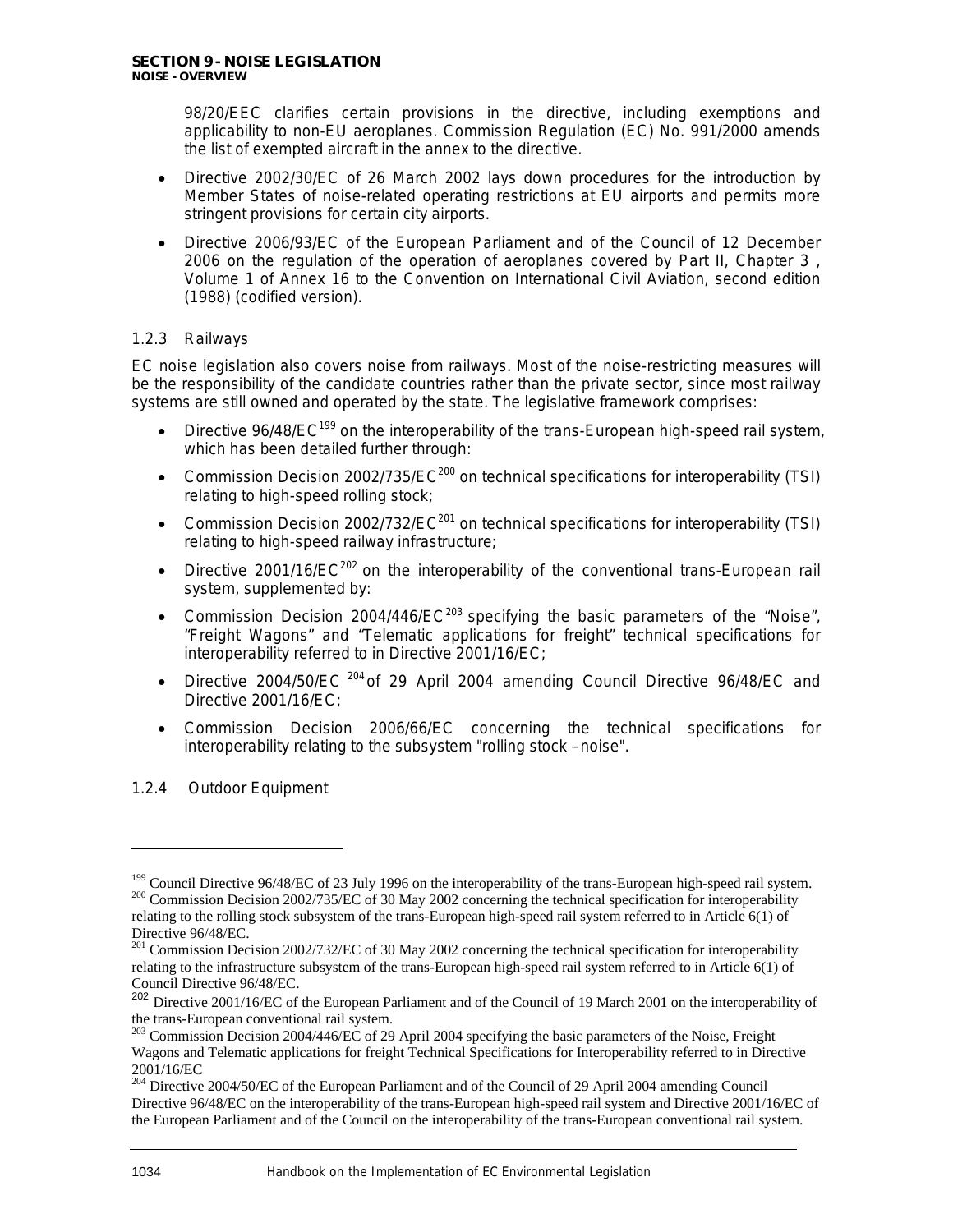Directive 2000/14/EC relating to noise emissions in the environment from equipment for use outdoors (as amended by Directive 2005/88/EC) aims to simplify pre-existing legislation covering outdoor equipment. The directive consolidates nine noise directives and extends their scope to cover 63 types of machinery (categorised as 57 items). The principal feature of the directive is the requirement that all equipment types be labelled for their guaranteed maximum noise level. In addition, the directive imposes noise emission limits for 22 types of equipment listed and harmonises methods of noise measurement. The directive sets out a range of options for conformity assessment. Manufacturers may choose from self-certification, unit verification and full quality assurance systems. Unit verification and the checking and surveillance of selfcertification and full quality assurance systems are to be carried out by independent bodies appointed by Member States and notified to the Commission ("notified bodies").

#### 1.2.5 Household Appliances

The fourth category comprises one directive on noise emissions from household appliances, specifying voluntary requirements for labelling. Directive 2005/32/EC establishing a framework for the setting of ecodesign requirements for energy-using products provides standards and procedures governing the provision of accurate information on the noise levels of household appliances.

| <b>Noise Legislation Category</b>                                                                                                                                                                                                                                                               | <b>Related Legislation</b>                                                                                                                                                                                                      |
|-------------------------------------------------------------------------------------------------------------------------------------------------------------------------------------------------------------------------------------------------------------------------------------------------|---------------------------------------------------------------------------------------------------------------------------------------------------------------------------------------------------------------------------------|
| Vehicles                                                                                                                                                                                                                                                                                        |                                                                                                                                                                                                                                 |
| Directive 70/157/EEC on permissible<br>sound level and the exhaust system of<br>motor vehicles                                                                                                                                                                                                  | Directive 70/156/EEC (as last amended by Directive<br>2006/40/EC) relating to the type-approval of motor<br>vehicles and their trailers.                                                                                        |
| <b>Directive</b><br>97/24/EEC<br>certain<br>on<br>components and characteristics of two-<br>and three-wheeled motor vehicles                                                                                                                                                                    | Directive 2002/24/EC relating to the type-approval of<br>two- and three-wheeled motor vehicles.                                                                                                                                 |
|                                                                                                                                                                                                                                                                                                 | Directive 2005/64/EC on the type-approval of motor<br>vehicles with regard to their re-usability, recyclability<br>and recoverability.                                                                                          |
| Aeroplanes                                                                                                                                                                                                                                                                                      |                                                                                                                                                                                                                                 |
| Regulation (EC) No. 1592/2002 on<br>common rules in the field of civil<br>aviation and establishing a European<br><b>Aviation Safety Agency</b><br>Directive 89/629/EEC on the limitation<br>of noise emissions from civil subsonic<br>jet aeroplanes<br>Directive 2006/93/EC on the regulation | The directives and regulation give effect to Annex 16<br>to the Convention on International Civil Aviation. The<br>convention, which EU Member States have ratified,<br>comprehensively regulates international civil aviation. |
| of the operation of aeroplanes covered<br>by Part II, Chapter 3, Volume 1 of<br>Annex 16 to the Convention on<br>International Civil Aviation,<br>second<br>edition (1988)                                                                                                                      |                                                                                                                                                                                                                                 |
| <b>Household Appliances</b>                                                                                                                                                                                                                                                                     |                                                                                                                                                                                                                                 |
| Directive 2005/32/EC establishing a<br>framework for the setting of ecodesign<br>requirements for energy-using products<br>amending<br>Council<br><b>Directive</b><br>and                                                                                                                       | Directive 98/34/EC laying down a procedure for the<br>provision of information in the field of technical<br>standards and regulations                                                                                           |
| 92/42/EEC and Directives 96/57/EC<br>and 2000/55/EC of the<br>European<br>Parliament and of the Council                                                                                                                                                                                         | Council Directive 92/75/EEC of 22 September 1992<br>on the indication by labelling and standard product<br>information of the consumption of energy and other                                                                   |

|  |  | Table - Noise Sector - Examples of Legislation Linked to Noise Emissions Legislation |  |
|--|--|--------------------------------------------------------------------------------------|--|
|  |  |                                                                                      |  |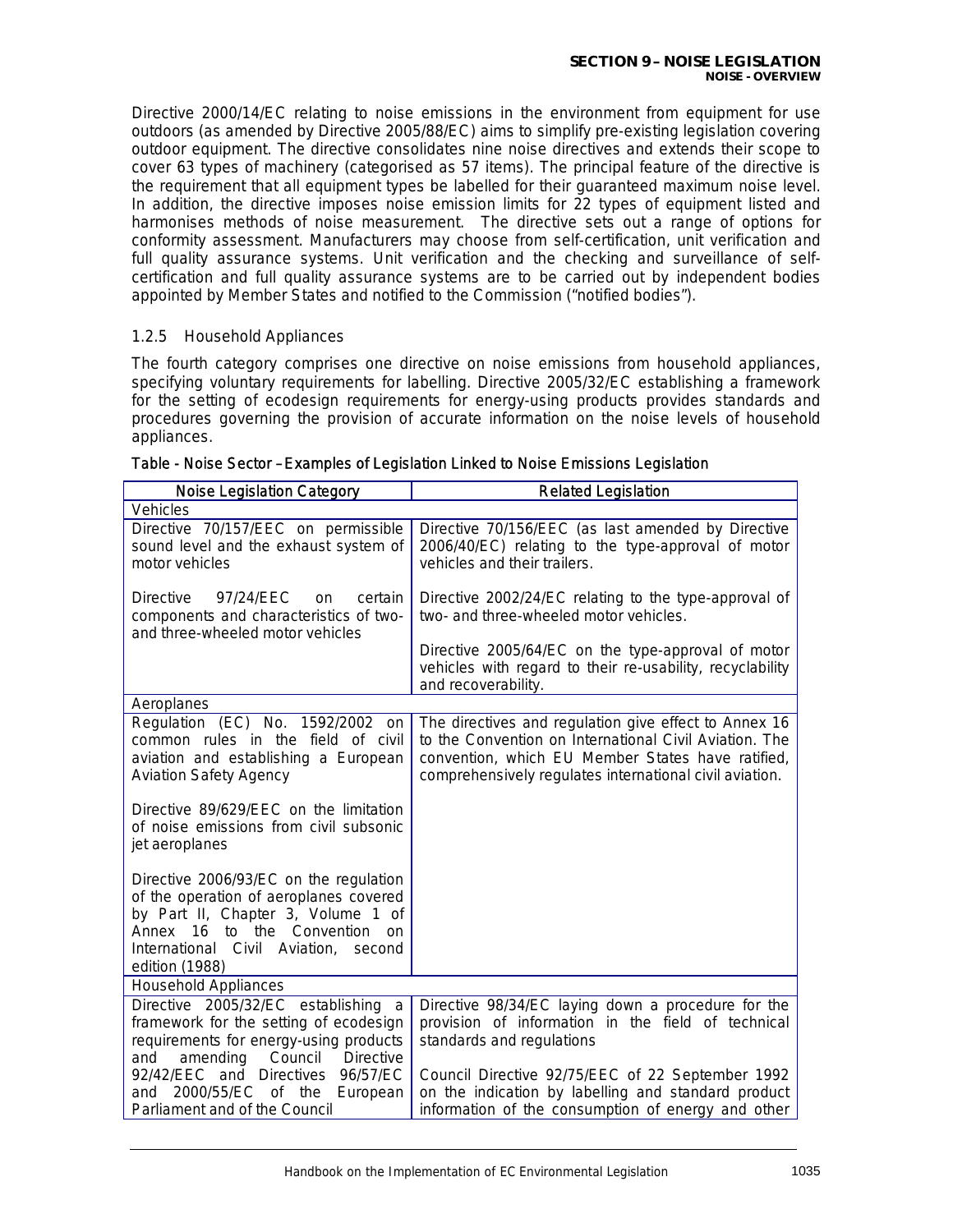|                                                                                                                                                                                                                                                                          | resources by household appliances.                                                                                                                                                                                                                                                                                                                                                                                                                                                                                                                                                                                                                                                                                                                                                                                                                         |
|--------------------------------------------------------------------------------------------------------------------------------------------------------------------------------------------------------------------------------------------------------------------------|------------------------------------------------------------------------------------------------------------------------------------------------------------------------------------------------------------------------------------------------------------------------------------------------------------------------------------------------------------------------------------------------------------------------------------------------------------------------------------------------------------------------------------------------------------------------------------------------------------------------------------------------------------------------------------------------------------------------------------------------------------------------------------------------------------------------------------------------------------|
| Outdoor Equipment                                                                                                                                                                                                                                                        |                                                                                                                                                                                                                                                                                                                                                                                                                                                                                                                                                                                                                                                                                                                                                                                                                                                            |
| Machinery Directive (98/37/EC) and Module Decision 93/465/EEC.                                                                                                                                                                                                           | Directive 2000/14/EC on outdoor equipment is linked directly to existing legislation and to the                                                                                                                                                                                                                                                                                                                                                                                                                                                                                                                                                                                                                                                                                                                                                            |
| <b>Additional Directives</b>                                                                                                                                                                                                                                             |                                                                                                                                                                                                                                                                                                                                                                                                                                                                                                                                                                                                                                                                                                                                                                                                                                                            |
| potential exhaust system silencers.<br>for codifying the legislation for tractors to facilitate its reading and understanding.<br>technical standards and regulations and of rules on information society services.<br>the Member States relating to recreational craft. | Directive 74/151/EEC <sup>205</sup> relating to certain parts and characteristics of wheeled and agricultural<br>and forestry tractors. The directive specifies type-approval requirements, and Annex VI contains<br>provisions on permissible sound power levels, and conditions of measurement applied also to<br>Directive 77/311/EEC relating to the driver-perceived noise level of wheeled agricultural or<br>forestry tractors <sup>206</sup> . Given the many amendments, the Commission issued a proposal <sup>207</sup> in 2007<br>Directive 98/34/EC <sup>208</sup> laying down procedures for the provision of information in the field of<br>Directive 2003/44/EC of the European Parliament and of the Council of 16 June 2003 amending<br>Directive 94/25/EC on the approximation of the laws, regulations and administrative provisions of |

#### 1.2.6 The Directive on Environmental Noise

Directive 2002/49/EC of 25 June 2002 aims to provide a common basis for tackling noise problems across the EU. It requires Member States to appoint competent authorities to draw up "strategic noise maps" for major roads, railways, airports and agglomerations using harmonised noise indicators. In line with the provisions of the Aarhus Convention, the directive requires the public to be informed and consulted about noise exposure, its effects and the measures being considered to address noise. Although the directive does not set any limit values or prescribe measures to be adopted, it requires competent authorities to draw up action plans to reduce noise where necessary and to maintain environmental noise quality where it is good.

# 1.3 Future Developments

#### 1.3.1 Policy Documents

Environmental noise, caused by traffic and by industrial and recreational activities is a common and persistent local environmental problem in Europe, and the source of an increasing number of complaints from the public.

The Sixth Community Environmental Action Programme (6th EAP), a policy document setting the overall framework for action relating to the environmental for a period of 10 years from 22 July 2002, continues the effort, begun further to the 5th EAP, to address noise pollution in a wider context. One objective of the 6th EAP is to "substantially reduce the number of people regularly affected by long-term above-average levels of noise, in particular from traffic (…), and prepare the next steps in the work with the (environmental) noise directive". To that end, two types of actions are envisaged:

l

<sup>&</sup>lt;sup>205</sup> Council Directive 74/151/EEC of 4 March 1974 on the approximation of the laws of the Member States relating to certain parts and characteristics of wheeled agricultural or forestry tractors, as amended by Directives 88/410/EEC, 97/54/EC, 98/38/EC and 2006/26/EC.

<sup>&</sup>lt;sup>206</sup> Council Directive 77/311/EEC of 29 March 1977 on the approximation of the laws of the Member States relating to the driver-perceived noise level of wheeled agricultural or forestry tractors, as amended by Directives 97/54/EC and 2006/26/EC

<sup>207</sup> COM/2007/0588 final - COD 2007/020.

<sup>208</sup> Directive 98/34/EC of the European Parliament and of the Council of 22 June 1998 laying down a procedure for the provision of information in the field of technical standards and regulations as amended by Directive 98/48.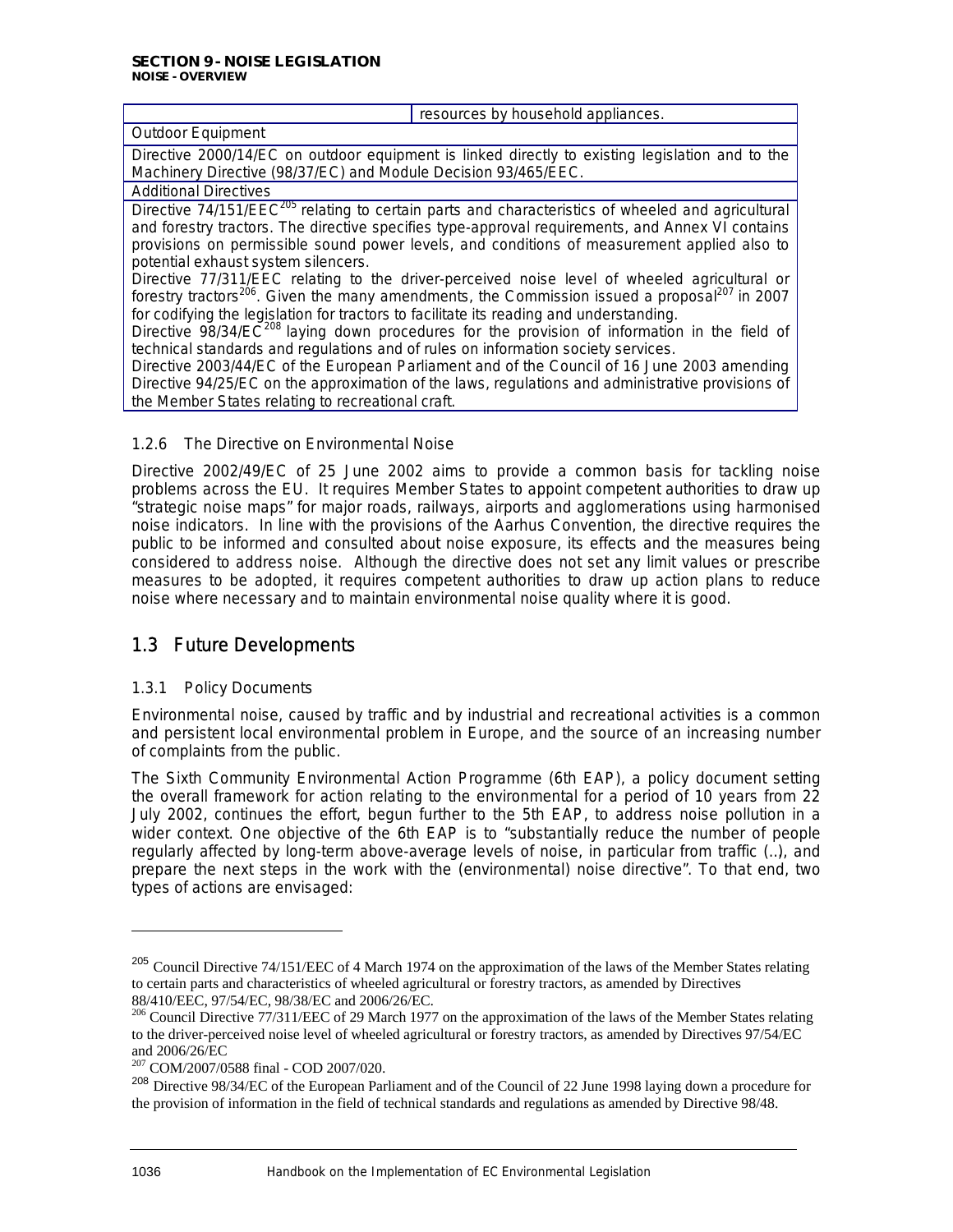- Tackling sources: supplementing and further improving measures, including typeapproval procedures, on noise emissions from services and products, from railway vehicles, aircraft and stationary machinery, and in particular from motor vehicles, including measures to reduce noise from the interaction between tyre and road surface that do not compromise road safety;
- Traffic noise mitigation: developing and implementing instruments to mitigate traffic noise where appropriate, for example by means of transport demand reduction, shifts to less noisy modes of transport, and the promotion of technical measures and of sustainable transport planning.

A Commission green paper on future noise policy (COM(96)540), which analysed the current situation and gave suggestions for future action, represented the first step in the development of a noise abatement programme. The green paper aimed to stimulate public discussion on the future approach to noise policy. It reviewed the overall noise situation and Community and national action taken to date. The green paper outlines a framework for action covering the improvement of information collection and its comparability, and future options for the reduction of noise from different sources. The first concrete result from the green paper was the development of a proposal for what subsequently became Directive 2000/14/EC on outdoor equipment.

#### 1.3.2 A New Framework for Noise Policy

The purpose of the EU noise policy is to provide a coherent and co-ordinated approach to noise abatement efforts Community-wide (objectives to be enhanced and taken further pursuant to the 6th EAP). In its green paper on future noise policy, the Commission indicated that changes in overall approach are required to address a wider array of noise concerns, to determine how much noise from certain sources should be reduced; the level at which action should be taken; and the optimal measures or combinations of instruments to achieve an eco-efficient approach.

The green paper further indicated that there is a need for better co-operation across the EU to improve data collection and the comparability of information, and to improve the exchange of experience on noise abatement between Member States. It further suggested that the existing "command and control" compliance methods used for this and other pollution abatement efforts, should be replaced with a system of shared responsibility that brings all stakeholders to the table to agree upon the most effective course of action to reduce noise emissions.

Recognising that noise problems are generally viewed as local in nature, it is argued in the green paper that much of the machinery and equipment that constitutes the source of noise problems is not of local origin. As a consequence, effective action depends on co-ordinated policies at the local, national and EU level.

Directive 2002/49/EC on environmental noise is an important part of the effort to establish an overall noise policy. In addition, the Commission has created an EU noise expert network (whose mission is to assist the Commission in the development of its noise policy) and is providing financial support to a number of different noise-related studies and research projects.

# 2. Development of a Sectoral Strategy and Implementation Plan

## 2.1 Introduction

As with other environmental sectors, efforts to approximate EU noise requirements are best commenced with the development of strategies for managing noise (frameworks or "blueprints" that stipulate what actions will be taken, by whom and by when) and plans for implementing the strategies (containing the details of how these actions will be undertaken).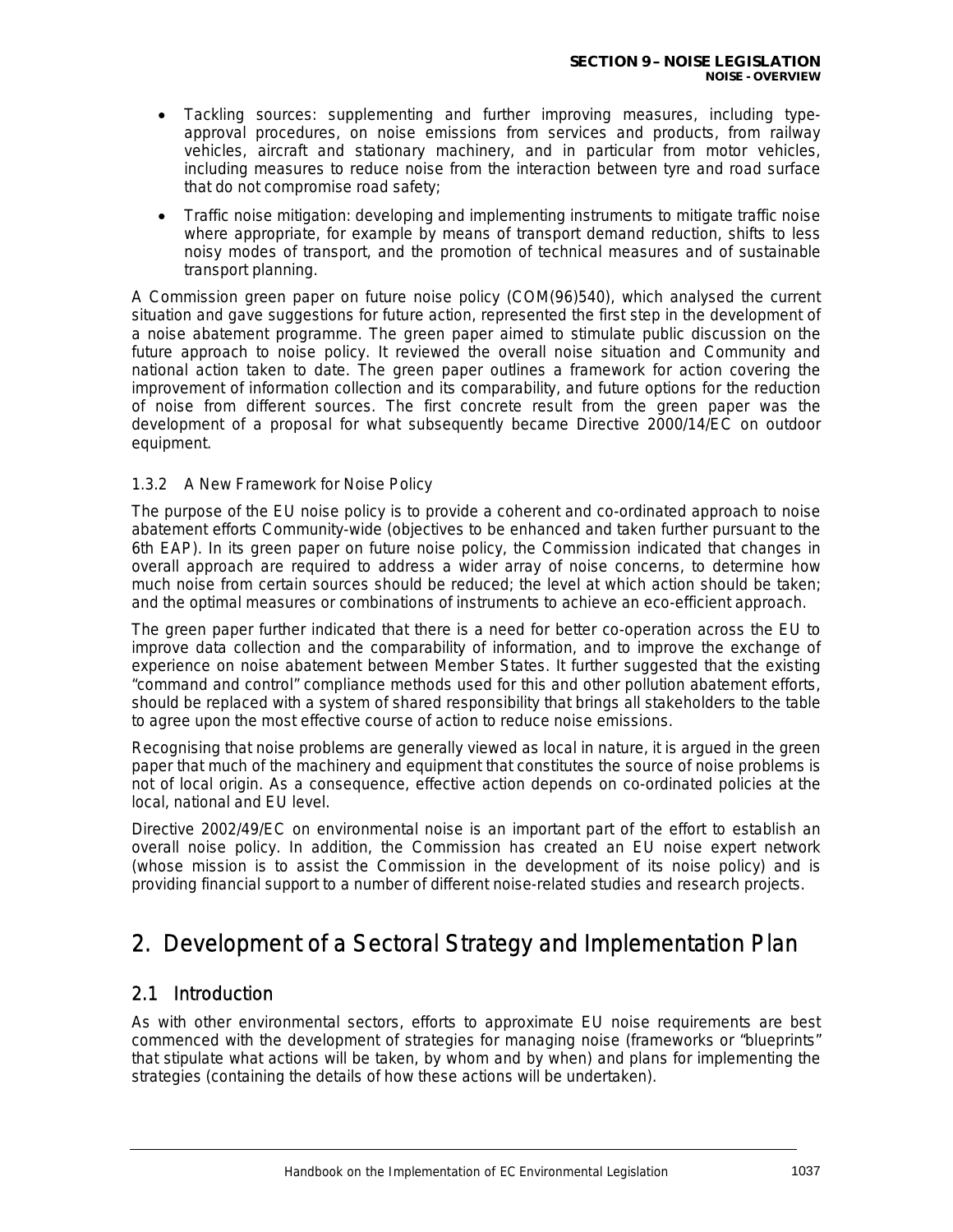The essential steps and decisions that need to be addressed in order to comply with current EU policies and legislation limiting noise emissions are outlined below. Strategies for managing noise in a broader context beyond the existing directives are also considered, taking into account the proposed expansion of EU policies and directives in this sector. The strategies have been developed mainly to address national government responsibilities for planning, overseeing and controlling the type-approvals and testing of vehicles, machinery and products identified in the directives. Many of the principles and techniques described herein will also be useful for consideration by local government authorities and private entities involved in regulating noise emissions.

The development of a noise sector strategy will be driven both by the requirements of the EU *acquis*, and also by national conditions and priorities. The integration of these two aspects is crucial to ensure a balanced strategy that responds both to EC environmental legislation and to national priorities and associated demands.

# 2.2 Strategy Development

#### 2.2.1 Key Stages

In developing a noise strategy, taking into account the focus in the development of EU noise policy, supplemented by the 6th EAP, and the recent Directive 2002/49/EC on environmental noise, candidate countries should consider noise policy in an integrated context, focusing not only on source-specific noise emission limits as set in EC legislation, but also more broadly on the reduction of the number of people exposed to environmental noise.

The main steps involved in strategy development are summarised in the box below.

#### Steps to Developing a Noise Strategy

Review and analyse existing national policies and procedures controlling noise emissions and exposure.

Identify significant problems and deficiencies associated with existing systems for controlling noise emissions and reducing noise exposure.

Define strategic objectives for noise abatement efforts.

Identify and assess the options available for achieving strategic objectives.

Formulate an integrated noise management strategy based on the preferred option.

Prepare a detailed strategy implementation plan.

The main considerations for each of these stages are outlined below.

#### 2.2.2 Stage 1 – Review and analyse existing situation

The purpose of this initial step is to gather all relevant information concerning noise exposure and noise emissions, especially focusing on the source areas covered by the EU directives (motor vehicles, aeroplanes, outdoor equipment, and household appliances).

- Nature and Scale of Noise-Related Problems
	- Hetara and including information on equipment identify the major sources of noise emissions, including information on equipment and activities that produce noise at volumes deemed to have harmful effects on human health.
	- Hentify the number of people exposed to environmental noise, using common noise indicators as defined in Directive 2002/49/EC.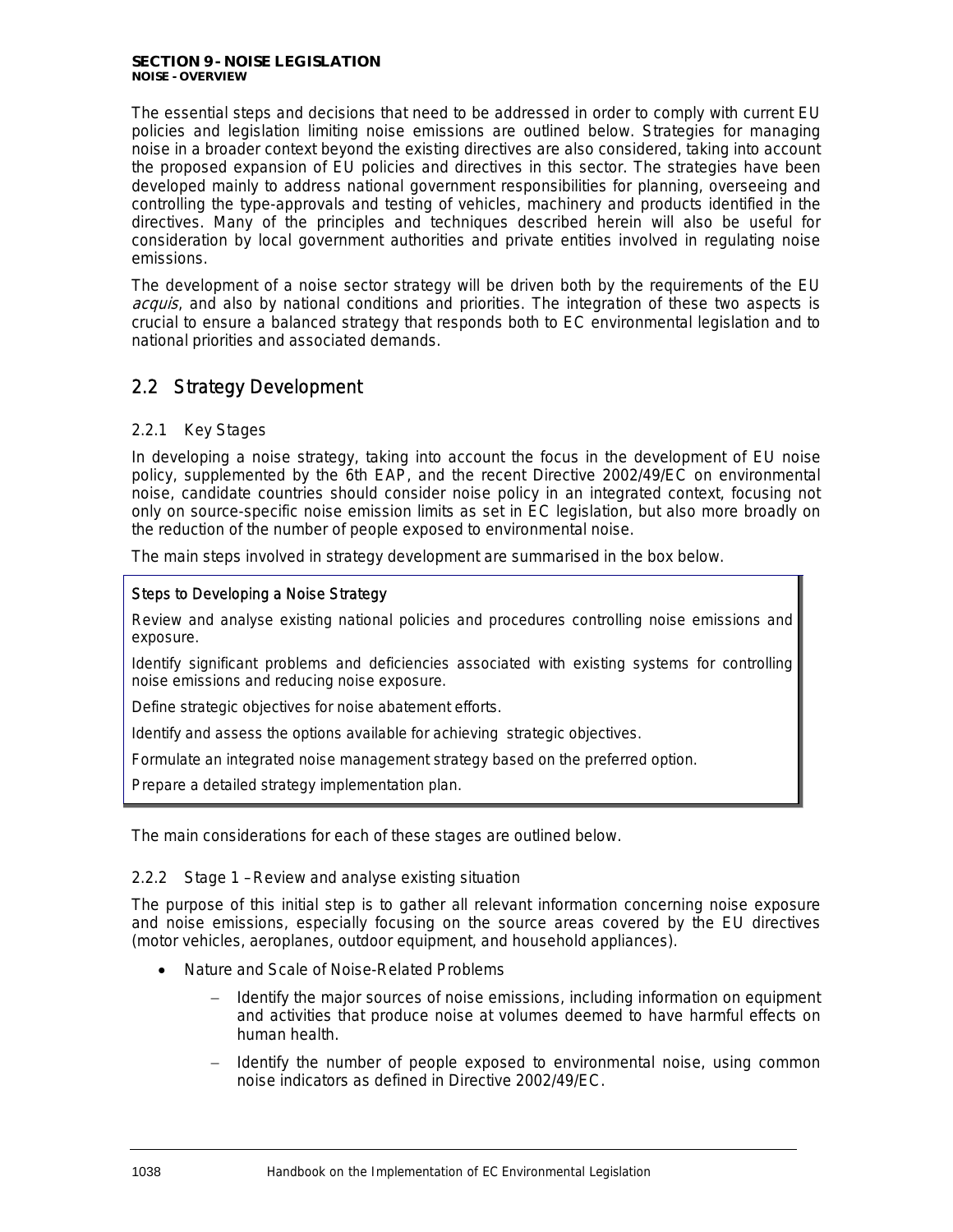- − Compile information on the production, import and export of motor vehicles, aeroplanes, outdoor equipment and household appliances that are specifically addressed in current and proposed EC directives.
- Institutional Arrangements, Legislation and Enforcement
	- Review current national and local laws and regulations relating to environmental noise and/or that set noise limits for specific sources or otherwise limit activities because of the noise emitted.
	- − Identify and detail all legal requirements that pertain to type approvals and certification of products in the source areas covered.
	- − Review institutional arrangements for implementing and ensuring compliance with legal requirements to assess their effectiveness.
- Public Perception and Attitudes
	- Research public attitudes on noise and identify incidences of specific complaints over noise problems. Focus in greatest detail on the source categories of the current EU directives, and also on transport and industrial noise.
- 2.2.3 Stage 2 Identify significant problems and deficiencies associated with existing systems for controlling noise emissions

Having reviewed and analysed the existing situation, including public/consumer concerns, the next step will be to identify and define clearly the current problems and deficiencies associated with existing noise control efforts.

#### 2.2.4 Stage 3 – Definition and Analysis of Strategic Objectives

In developing a noise strategy, candidate countries should consider noise policy in an integrated context, focusing not only on source specific noise emission limits as set in EC legislation, but also more broadly on the reduction of the number of people exposed to environmental noise.

Strategic objectives for national noise policies could include:

- setting a timeframe for meeting EC policies and legislation;
- ensuring that all (targeted) products manufactured, used or exported from the country are type-approved and meet EU and international noise standards;
- developing a legal and regulatory framework that is specific enough to meet current EU noise requirements yet flexible enough to incorporate further requirements as they are established;
- establishing a noise monitoring programme that can identify and monitor persistent noise problems;
- establishing and progressively implementing a national noise policy in order to reduce noise where necessary and maintain environmental noise quality where it is good.

#### 2.2.5 Stage 4 – Identify and Evaluate Options for Achieving Objectives

This stage involves identifying, evaluating and comparing different options or alternatives for achieving objectives. In evaluating the options several threshold decisions need to be considered.

A Noise Framework Abatement Law or Source-Specific Legislation

In light of Directive 2002/49/EC on the assessment and management of environmental noise, candidate countries should adopt legislation aimed at monitoring, controlling and reducing ambient environmental noise as well as focusing on source-specific noise emissions.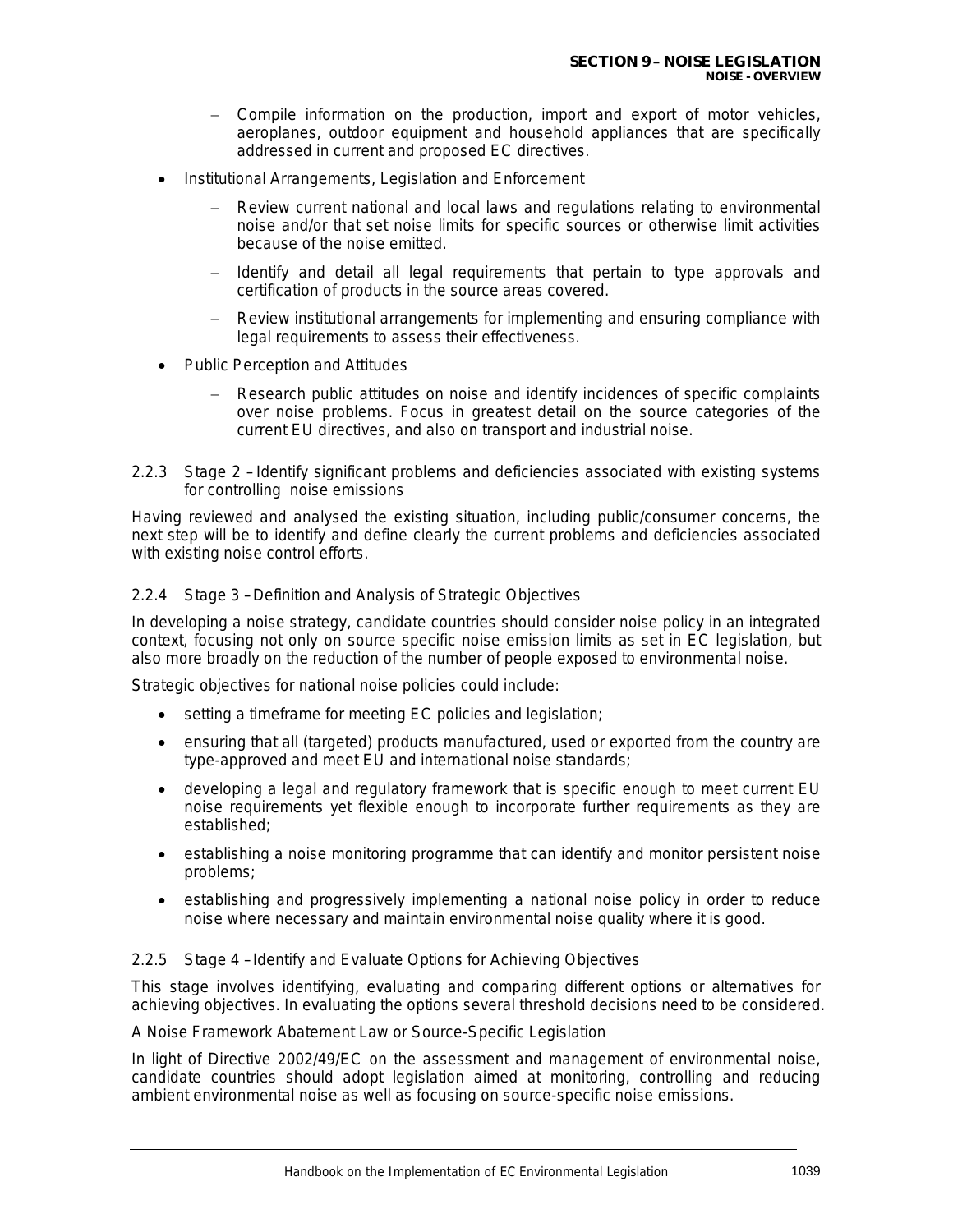#### Institutional Development

The path taken in terms of legal transposition will affect the choices available in terms of institutional arrangements. Candidate countries need to designate competent authorities. They can choose to appoint either one competent authority, with responsibility for all noise directives, or to appoint separate competent authorities for the different directives. In the latter case, the competent authority could cover related types of directives as well (i.e. labelling of noise emissions and energy consumption of household appliances).

#### Domestic or International Type-Approval

Candidate countries will need to decide how to deal with type-approval of motor vehicles. Facilities issuing type-approvals for motor vehicles can either be established in the country itself, or the country can rely on services provided in other countries. Since in-country type-approval is not required for motor vehicles, countries can also choose to slowly build up their domestic capability to issue type-approval certification.

#### Public or Private Implementation

Both type-approval and inspection activities can be carried out by public entities or by private sector entities. Facilities responsible for type-approval have been privatised in some EU Member States, as have facilities that regularly check that the standards are maintained. The tasks can also be carried out as public-private partnerships.

Countries also have to decide how much of the monitoring and enforcement work they take on (i.e. spot checks), and to what degree noise emissions standards are made self-enforcing. For example, companies may be required to apply for type-approval in order that their products are allowed on the market. The standards can then be considered self-enforcing, if no further checks are undertaken.

#### 2.2.6 Stage 5 – Strategy Formulation

Strategy formulation is the end result of the previous series of stages. It is the culmination of the options discussion and selection process, and should result in a government decision to move forward based on the preferred options. The strategy should be included as part of the country's NPAA efforts, and should go through the necessary consultation and approval procedures to be declared official policy.

#### 2.2.7 Stage 6 – Strategy Implementation Plan

After development of the noise sector strategy, the next step in the approximation process is to prepare implementation plans. Unlike the strategy itself, which is typically aimed at a very wide audience, the implementation plan is primarily intended for use by those charged with executing the strategy. It therefore needs to elaborate in considerable detail all the tasks and activities that must be undertaken in order to realise the various objectives, proposals and programmes contained in the strategy.

It is suggested that the document comprising the strategy implementation plan should generally contain, as a minimum, the elements presented in the box below.

It should also be borne in mind that completion of strategy and implementation plans for noise represents only the first step in an on-going process. It is therefore vital that both the strategy and implementation plan are continually monitored and regularly reviewed to ensure that the various objectives, measures and underlying assumptions are still valid/appropriate, and that the time scale for achieving the overall goal of the strategy is still realistic.

#### Suggested Minimum Contents of an Implementation Plan for Noise

Identification of the authorities/agencies responsible for implementation (including transposition of EC directives into national law).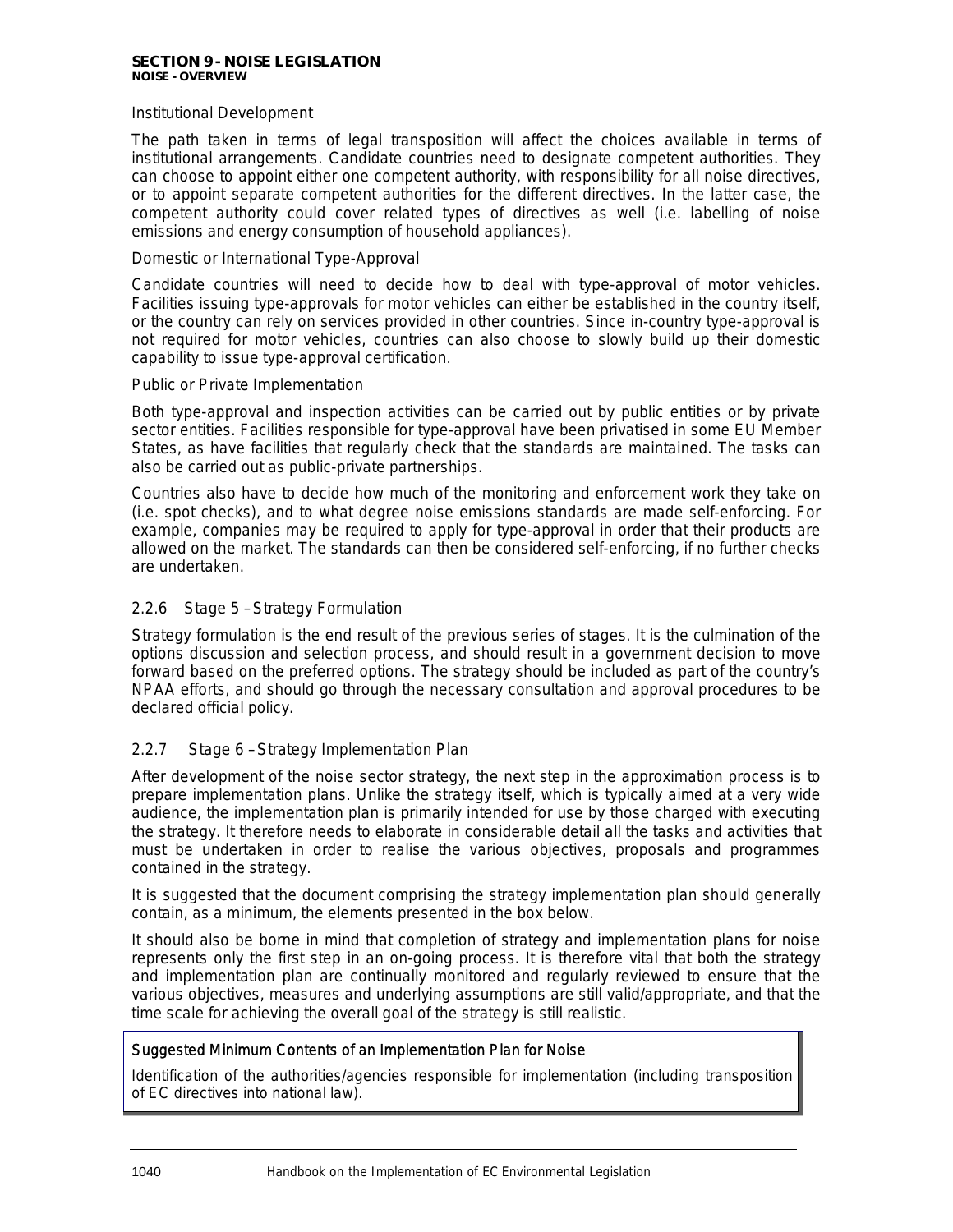Identification and definition of all the key tasks and activities required in order to implement the adopted strategy.

The sequence, timing and linkages of key tasks and activities.

Key implementation decision points and milestones.

Detailed timetables for implementation.

Detailed estimates of the resources required and related costs.

Cash flow projections for the overall plan and for all plan sub-components.

A detailed financing plan.

Supporting data and explanatory text, as required e.g. identifying and detailing the allocation of responsibilities for key implementation tasks; the indicators of achievement to be used; and potential obstacles to successful implementation.

# 3. Institutions and Relevant Parties

# 3.1 Stakeholders

Development of a noise sector strategy, and its implementation will require the involvement of a number of stakeholders (institutions within the environmental administration, other agencies within the state administration, the private sector affected by the directives, and NGOs). In addition, the public must be granted opportunities to participate and influence the process of noise regulation. A plan should be created for involving stakeholders both during the strategy formulation stage and then as the policy is implemented.

The principal stakeholders, and their role in the process of developing and implementing a noise sector strategy that achieves compliance with EU policies and legislation, is outlined below. It is important to keep in mind that the scope of the policy (i.e. whether to include also regulations on additional products or activities other than those currently regulated through EU legislation), will have a direct effect on the number of stakeholders.

# 3.2 National Government Institutions

Noise policy is often characterised by fragmented responsibility, with several national government institutions involved and prominent roles for local government (through local nuisance ordinances). National government institutions will need to be tasked with overall responsibility to establish the overall noise policy reflecting relevant EC directives. If a comprehensive approach is taken, including setting ambient noise limits, then a single institution should be tasked with the policy setting role — typically the environment ministry.

In terms of meeting current EU requirements, the main institutions involved will be those that regulate product access to the market, including transportation, trade (customs), industry, environment and welfare/labour (worker safety).

# 3.3 Competent Authorities

Competent authorities should be in charge of day-to-day policy matters and implementation. They are typically subordinate institutions within the ministry with overall responsibility for developing and implementing noise policy and legislation, (e.g. the civil aviation department within the ministry of transport for aeroplanes). The competent authority has various tasks, including:

• developing draft legislation and amendments for the directives setting noise emission limits and procedures;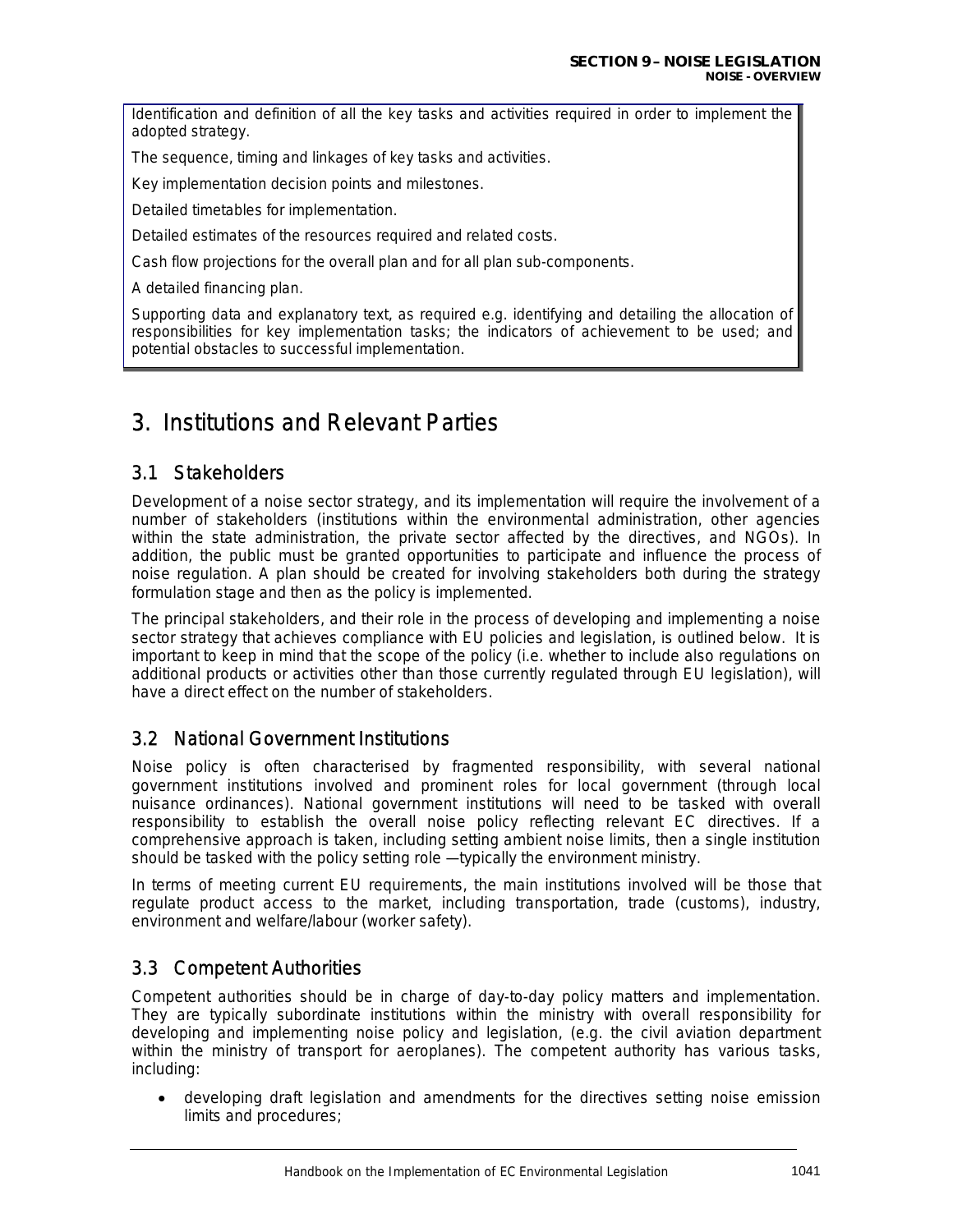- appointing and accrediting bodies to carry out strategic noise maps, action plans, noise measurements, unit verification (outdoor equipment), type-approvals (vehicles) and certification (for motorcycles) and to carry out checks where manufacturers self-certify and surveillance where full quality assurance systems are adopted (outdoor equipment); and
- preparing reports which the Member States are required to submit to the European Commission.

The designation of competent authorities will be driven by the decision on how comprehensive the noise policy will be. The practical implementation of market access EC directives is focused on product testing and approvals, and states taking this approach will need to consider where current responsibility resides for type-approvals and safety certification for these products. Many other considerations beyond noise will need to be addressed, including mobile source emissions (vehicles), electrical systems and wiring (appliances, machinery), collision impact safety features (vehicles), child safety features (appliances, vehicles), etc.

#### Principal Stakeholders and Their Roles in Noise Abatement Stakeholders **Roles** Roles Central government, in particular one or more of the ministries responsible for health, welfare/labour, industry, environment, transport and trade (customs)  $\rightarrow$  Overall responsibility for policy development and planning. Responsibility for compliance with EU noise requirements.  $\rightarrow$  Responsibility for various aspects of noise policy implementation, including ensuring the safety of the workforce using noisy machinery, and ensuring that imported products are certified as being type approved. Competent authorities (typically  $\rightarrow$ subordinated institutions within the ministries, or accredited private institutions) Responsible for the practical aspects of noise policy implementation including: drawing up strategic noise maps and action plans, appointing and supervising notified bodies (for outdoor equipment), accrediting bodies to carry out type approvals, keeping up to date with international developments in noise policy, providing information (guidance) to industry on how to comply with legal requirements and standards, and informing consumers of their rights. Regional and Local Government  $\rightarrow$  Ensuring that local noise ordinances are developed (or revised) in harmony with national noise policy.

Industry, including producers and importers of motor vehicles, outdoor equipment and household appliances, and aviation  $\rightarrow$  Responsible for seeking type approvals for new products, and certification that equipment placed on the market or in use (aeroplanes) meets EC and international noise standards

companies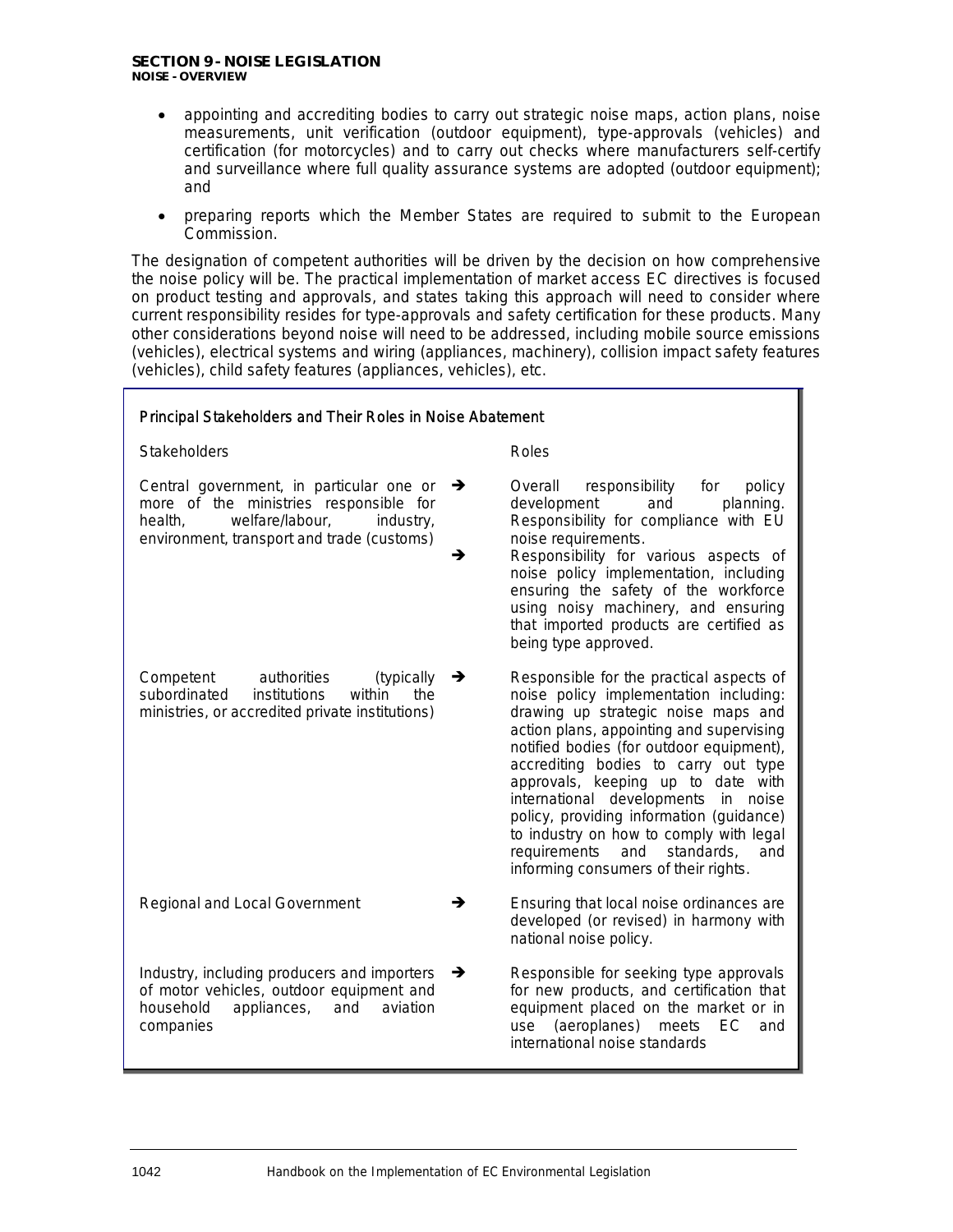| NGOs                 | → | Representing the<br>public<br>interest,<br>especially relating to ambient noise and<br>consumer products such as household<br>appliances and lawnmowers.                                       |
|----------------------|---|------------------------------------------------------------------------------------------------------------------------------------------------------------------------------------------------|
| Public and consumers | → | Directly affected by noise issues within<br>the workplace, in proximity to noisy<br>activities (airports, highways, urban<br>construction sites), and as a result of<br>purchasing appliances. |

# 3.4 Regional and Local Government

Regional and local authorities often play a major role in noise abatement, through local zoning and land planning requirements and in developing local nuisance laws that restrict noisy activities (site specific and time specific). Such authorities are also likely to be involved in the drawing up of strategic noise maps and action plans pursuant to Directive 2002/49/EC on the assessment and management of environmental noise (and therefore to be part of the "competent authorities").

# 3.5 Private Sector Involvement

Implementing the existing EC directives for noise will require the direct participation of producers and importers to ensure that type approvals have been obtained, and that the vehicles and equipment produced meet type-approved limits.

The Directive on Outdoor Equipment opens opportunities for greater private sector participation through the option of conformity assessment based on approved quality assurance programmes. Competent authorities may also choose to include the private sector in the type testing, approval and spot check procedures. The involvement of the private sector in this way may be useful as a means to utilise expertise and equipment that may not be available from within the government. However the use of private testing facilities will also require additional oversight on the part of the competent authority to make sure that the private institutions are carrying out their activities impartially and according to the law. This should include the development of an accreditation procedure that ensures that these institutions satisfy the minimum criteria set out in Annex IX to the directive.

If the established noise policy includes the setting of noise limits that are not currently included in EC law, then there is more latitude to actually develop noise standards. In this case, additional private sector consultations will likely be required, including advisory boards with private sector participation.

# 3.6 Communication and Consultation

Initially, noise directives did not specify a given set of consultation procedures, other than the requirement to report to the European Commission on actions taken to implement the directives. However, consultation procedures are now expressly required by Directive 2002/30/EC on noiserelated operating restrictions at airports and Directive 2002/49/EC on the assessment and management of environmental noise. An effective noise policy that is compliant with these directives will therefore need to include various consultation procedures.

In addition, states should plan to establish a formal public notice and comment procedure that enables interested parties to comment on laws, regulations and implementing decrees prior to enactment. This formal procedure should include the requirement that the state (in this case the ministry responsible for developing noise policy) documents and provides written response to comments submitted.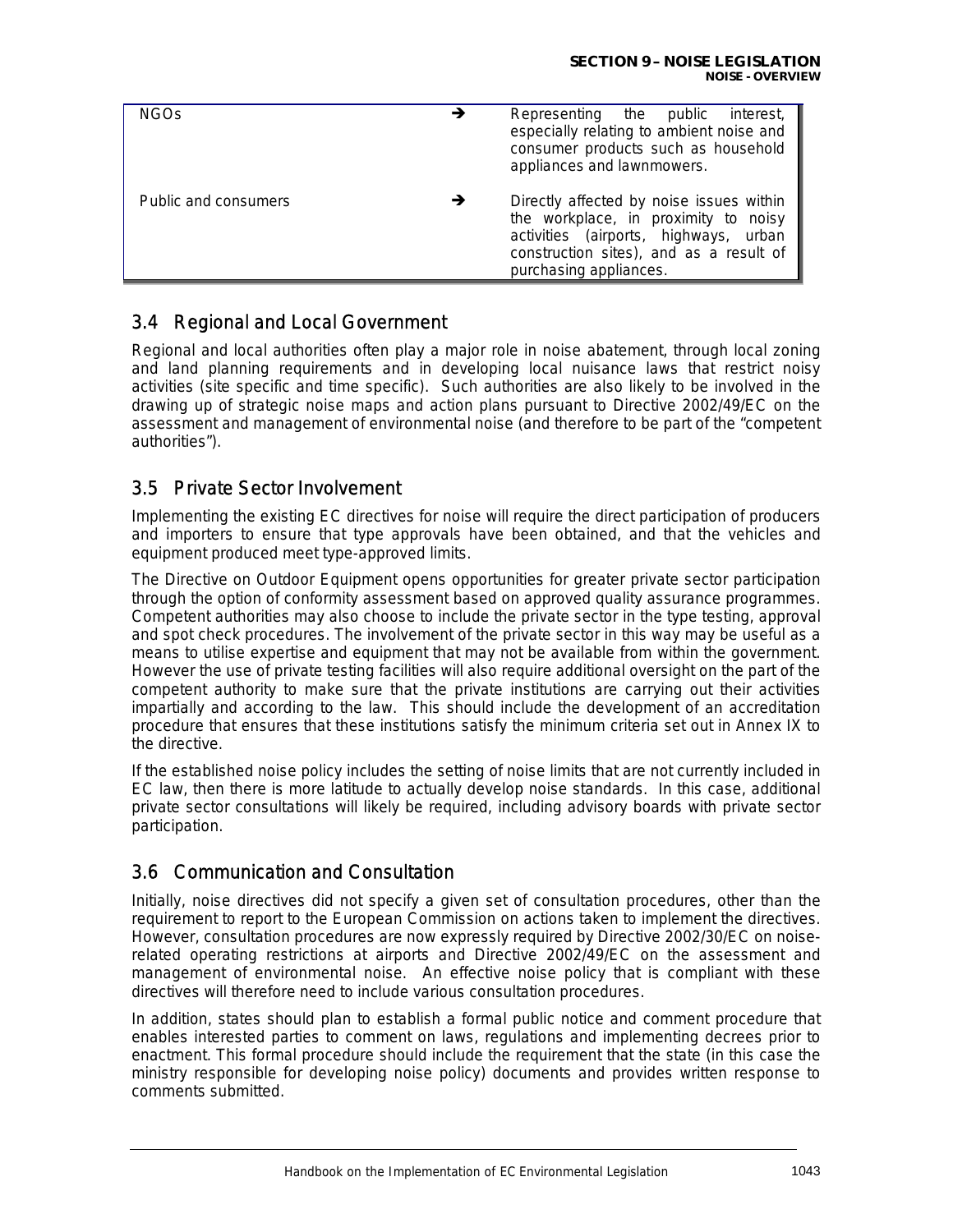The general public, NGOs and industry utilising noise-limited equipment should also be informed about developments in the noise sector. Notice should be given of pending actions, and the public should be able to comment. The public will be more directly affected by and is likely to become more involved with policies focusing on ambient noise levels and urban planning targeted at abating environmental noise. Brochures and reports explaining concepts and the current situation are important public information tools.

# 4. Technical Issues

The general purpose of technical standards is to establish minimum technical requirements for the quality of certain goods or resources, and/or their operation and performance. Within EU Member States, EU technical standards specified in directives or regulations take precedence over all other standards and national standards need to reflect and complement any relevant EU standards.

Several EC noise directives specify noise emission limits and noise measurement methods. Detailed noise measurement procedures are set out for motor vehicles and outdoor equipment. The methods are revised and up-dated by Committees established under the framework directives covering type-approval and type-examination for motor vehicles, and for outdoor equipment. These noise measurement standards are usually based on, and in line with, voluntary ISO (International Standardisation Organisation) standards. National transposition measures can sometimes include a direct reference to the relevant ISO or similar standards, making them legally binding. The Directive on Outdoor Equipment refers directly to ISO standards, and when producers of the equipment choose the mode of enforcement, they may choose to fully implement a quality assurance system based on ISO standards, and (although that system will be subject to monitoring and surveillance by a notified body) they will be exempt from other verification procedures regarding noise emissions.

The noise measurement methods specified for aeroplanes are adopted directly from the Convention on International Civil Aviation. The standards have been developed by the International Civil Aviation Organisation (ICAO). One of the main functions of ICAO is to develop international standards that are adopted and put into effect by contracting states in their own territories. The standards span all aspects of civil aviation, not only noise emissions.

The directive related to noise emissions from household appliances does not include emission limit values or noise measurement methods. When national implementing action is taken, Member States should refer to harmonised standards developed by the European Standardisation Committee (CEN), where such standards exist.

## 4.1 Relationship between Standards set in EC Directives and Voluntary **Standards**

At the international level, voluntary standards are developed by the International Organisation for Standardisation (ISO), which is a non-governmental, world-wide federation of national standards bodies from 130 countries. Industry-wide standardisation takes place when a majority of products or services conform to the same standards, which facilitates trade and technology transfer.

In the EU, national standards bodies co-operate through the European standardisation organisation, the CEN (Comité Européen de Normalisation). There are other standardisation organisations as well, focusing on specific products/processes, such as CENELEC (the European Electrotechnical Standardisation Organisation). The objective of CEN is to promote, create and harmonise European standards and to remove technical barriers to the internal market. The standards developed are voluntary, but some may go on to be adopted by the EU as the technical basis for directives or regulations. States may also opt to make reference to standards in their laws, thereby making them legally binding. Both national standards (either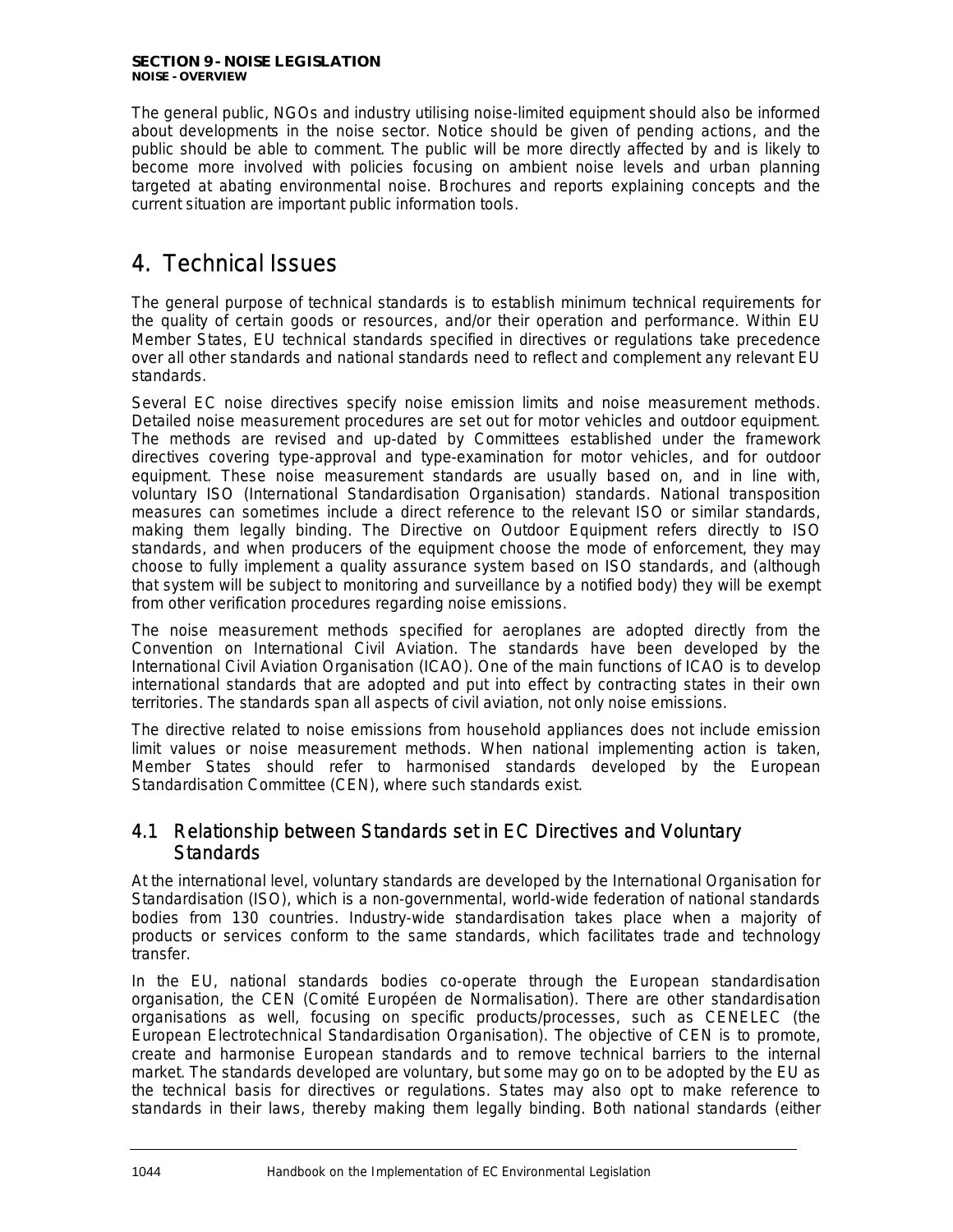nationally developed or international standards translated into the national language) or international standards can be referred to in national law.

## 4.2 Noise Measurement Methods

The limit values set out for motor vehicles cover seven types of motor vehicles and their silencers, and range from 74 dB(A) (passenger vehicles) to 80 dB(A) (certain goods vehicles). The directives apply to any motor vehicle intended for use on the road, having at least four wheels and a maximum design speed exceeding 25 km/h. Vehicles that run on rails, agricultural and forestry tractors, and all mobile machinery are not covered by the directive. Motorcycles are required to observe a 75 to 80 dB(A) limit. Sound levels have been progressively reduced.

The test methods for subsonic aircraft are complex and rigorous and can be time consuming. Aircraft types are required to be tested to show conformity with the noise limits of the International Civil Aviation Organisation (ICAO). Annex 16 to the Convention on International Civil Aviation gives a detailed test procedure for aircraft flying under three flight regimes and sets ground-level noise limits. The limits are in terms of the effective perceived noise level (EPNL) measured in EPNdB and are dependent on the weight of the aircraft. The heavier the aircraft the higher the noise limit, within certain overall constraints. All the necessary details of the test method are included in Annex 16 and no further standards are required.

In terms of outdoor equipment, specific noise limit values are set for a range of equipment under Directive 2000/14/EC. The directive also harmonises methods for the measurement of noise emissions. Labelling, but no noise limits, will be required for 41 types of equipment regulated under the new directive.

Directive 2002/49/EC on the assessment and management of environmental noise requires harmonised noise indicators based on ISO 1996-2: 1997 to be used for noise mapping. However, until common assessment methods are established by the Commission, Member States may apply and adapt data based on existing national methods of assessment.

# 5. Regulation and Enforcement

## 5.1 Overview

After competent authorities and notified bodies have been designated and standards set, practical measures must be taken to implement the noise directives. In this context, typeapproval (for motor vehicles) and unit verification (for outdoor equipment) procedures and facilities need to be instituted, as do monitoring, enforcement, and reporting functions. Producers of outdoor equipment may also opt to use a quality assurance system (subject to monitoring and surveillance by an appropriate body). Noise certification requirements for aeroplanes need to be implemented, and measures taken to ensure that information provided regarding noise emissions from household appliances is correct.

The following section focuses on type-approval and type-examination procedures, and briefly discusses noise certification of airplanes. The section serves to illustrate that noise requirements are closely integrated with other technical requirements of machines, and that noise regulation and enforcement can never be considered or planned in a vacuum. More detail is provided regarding type-approval of motor vehicles, since these procedures are the most developed at EU level.

# 5.2 Type-Approval and Type-Examination

5.2.1 Motor Vehicles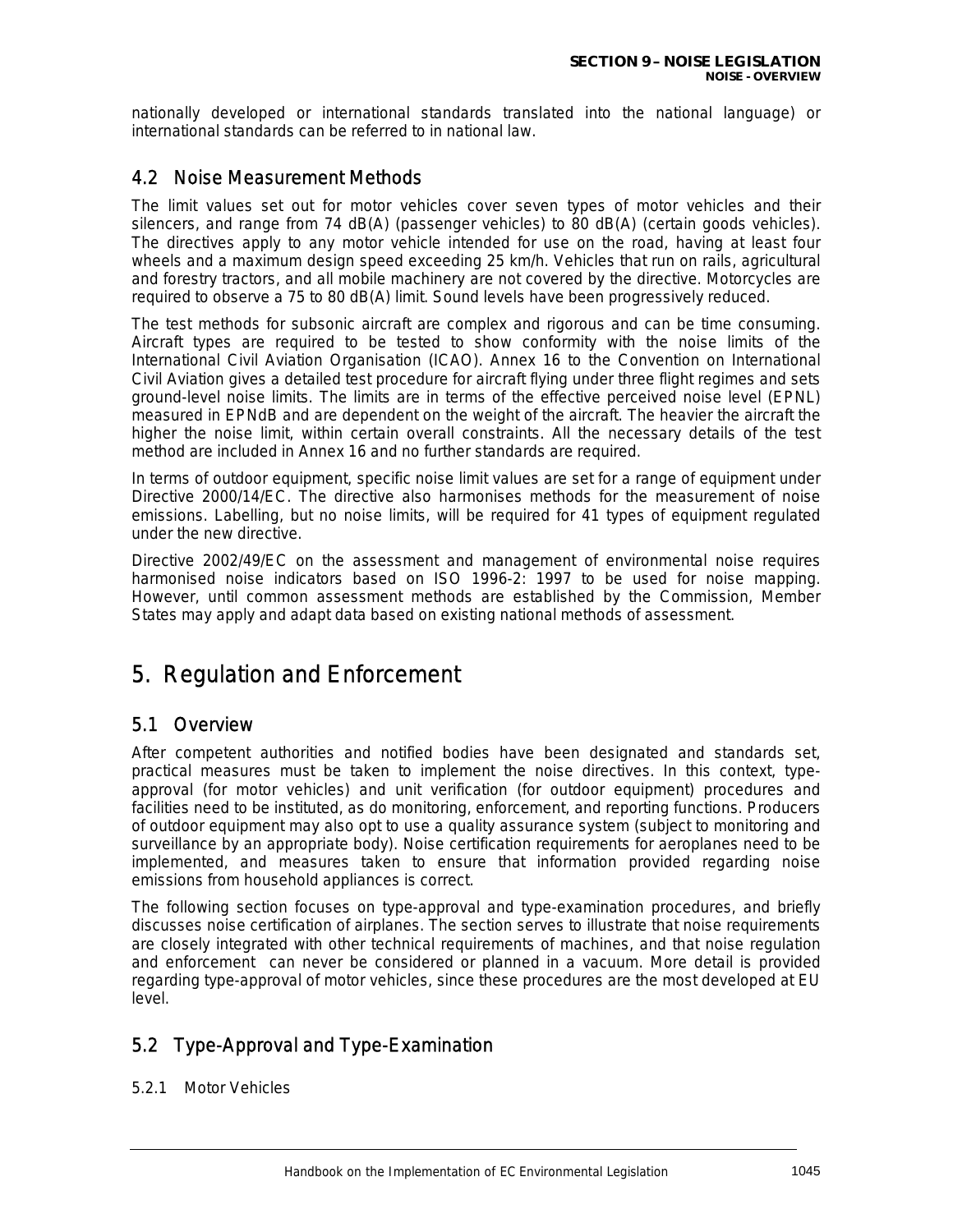The testing of noise emissions from vehicles, motorcycles and exhaust systems is required under EU type-approval procedures.

Type-approval in general is a procedure whereby a manufacturer can obtain certification from a competent authority that the product meets the requirements of a certain directive. Thus whole vehicle type-approval is the procedure whereby a manufacturer can obtain certification from a competent authority that the complete vehicle meets the requirements of the type-approval framework directive. Directive 92/53/EEC, specifying type-approval procedures, is based on a list of separate directives, including one covering noise emissions (70/157/EEC). The list constitutes the technical requirements that a vehicle type must meet in order to be registered for use in any of the EU Member States. The type-approval system is based on mutual confidence amongst approval authorities, technical services, tests, and test reports. For the system to function each Member State must have confidence in other Member States' certifications and controls on the conformity of production.

Until December 1992, manufacturers had to obtain a vehicle type-approval from each Member State, with their own exclusive type-approval system, in which they wished to market a vehicle model based on approvals to separate directives. The EC whole vehicle type-approval system came into operation in January 1993 when the separate directives setting the technical requirements had been adopted and administrative procedures had been developed based on the experience of working with the directives acquired since 1970. Thus, Directive 92/53/EEC introduced one harmonised procedure to carry out a single type-approval of a whole vehicle. After three years of experience of applying the EEC type-approval on an optional basis the next step was its mandatory application for new types of passenger vehicles from the beginning of 1996. A passenger vehicle cannot be marketed in the EU, if it does not have an EEC typeapproval. For other categories of vehicles the system will remain optional until all of the individual directives have been adopted.

#### Conformity of Production

The principle of the type-approval framework directive is that the competent authority that grants a type-approval for a vehicle, system, component or technical unit is, and remains, responsible for ensuring the conformity of production during the whole period of validity of the approval in question. One aspect of conformity is that of noise emissions conforming to the level of emissions allowed and specified in the type-approval. The Member State is required to assess conformity of production measures in two stages. Before granting approval the competent authority must verify that adequate arrangements for ensuring conformity of production have been taken by the applicant. After having granted type-approval, the competent authority must verify that the conformity of production arrangements of the manufacturer continues to be adequate. This verification may be carried out at the level of the manufacturers' technical equipment and control programmes, but may also be extended to the actual testing of selected production samples through spot checks.

#### Registration, permit to sale or entry into service

Under the terms of Article 7 of 92/53/EEC, each Member State shall register and permit the sale or entry into service of new vehicles on grounds relating to their construction and functioning if, and only if, they are accompanied by a valid certificate of conformity, which is, in effect, a statement by the manufacturer that the vehicle conforms to the relevant type-approval. Member States cannot refuse to register vehicles for use on their roads if they comply with a properly issued EEC type-approval. Conformity with the noise emission requirements are only one component of what is required for registration or permit for sale and entry into service.

#### 5.2.2 Outdoor Equipment

Manufacturers of outdoor equipment can choose between three different options for ensuring conformity of production under the Directive on Outdoor Equipment. These are self-certification; implementing a full quality assurance programme; and unit verification, a modified version of current type-examination procedures that includes noise emissions testing. Unit verification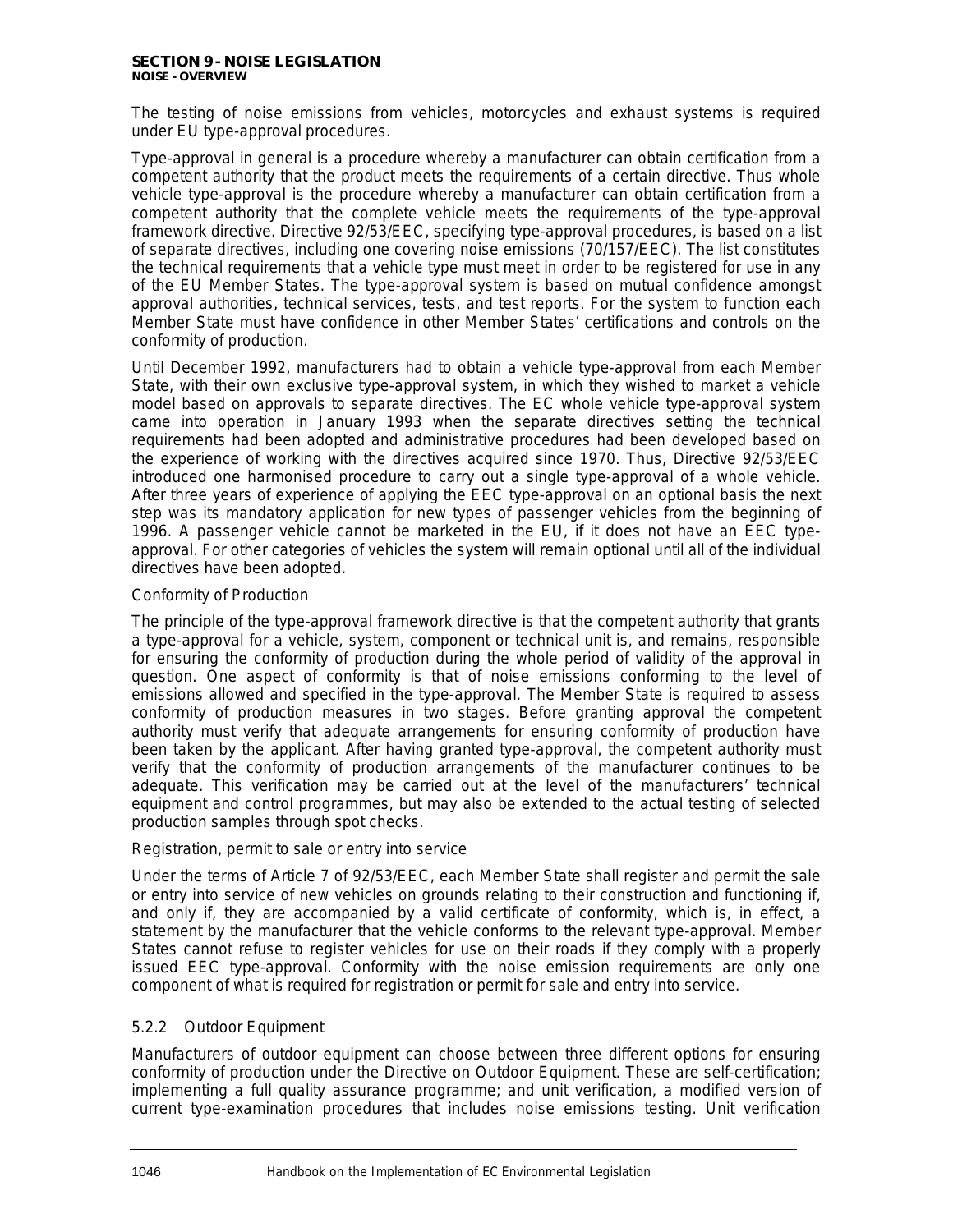procedures are similar to type-approval procedures. Outdoor equipment must have undergone conformity of production procedures before they are allowed on the market (individual equipment must be labeled appropriately and furnished with an EC declaration of conformity). Selfcertification is necessary for outdoor equipment for which only noise labelling and an EC declaration of conformity is required. In all cases, a copy of the declaration should be sent to the Commission.

In addition to carrying out unit verifications, the authorities or institutions designated as notified bodies will be responsible for periodic (and where necessary) random checking of selfcertification and for the approval, monitoring and surveillance of systems of full quality assurance that are put in place by manufacturers.

# 5.3 Noise Certification and Registration Requirements

## 5.3.1 Aeroplanes

The EC noise directives require that noise emissions from aeroplanes operating in the EU are regulated. This legal requirement is implemented through noise certification requirements for registration and operation in Member State airports. Member States have the option to create their own systems of certification and registration. In practice, these systems follow the Convention on International Civil Aviation.

# 5.4 Monitoring, Inspection and Enforcement

Monitoring, inspection and enforcement are intended to give practical effect to ensure that legal requirements and mandatory standards are being complied with. The monitoring, inspection and enforcement tasks in the noise sector are related to ensuring that noise emissions, at the time of manufacture and entry into market of a product, are in compliance with the specifications of the relevant directives. (In the case of aeroplanes, the registration requirement, and the operation in Member State airports, trigger the noise directives. These actions take place not only at the time of production or first registration, but also when aeroplanes are bought and sold, or apply to enter new airports.)

The following are key monitoring, inspection and enforcement tasks in the noise sector:

- The competent authority/ies must ensure that products put on the market comply with the noise directives. They must register and permit the sale and use of motor vehicles only if they have a valid certificate issued by the manufacturer as the holder of the typeapproval/examination or other validation of conformity of production. The competent authority is advised to have a register of all types of products covered, which are produced in the country or imported. Registration should be conditional on proper certification. Similarly, outdoor equipment covered by Directive 2000/14/EC should not be placed on the market unless it bears the requisite markings and is accompanied by an EC declaration of conformity. Where such markings and the declaration are present, the equipment must be assumed to be compliant with the directive.
- Noise measurement methods defined in the relevant directive must be used. Only certified or accredited testing laboratories should be allowed to perform the tests. National accreditation authorities are likely to be involved in accrediting laboratories for making noise measurements.
- Motor vehicles placed on the market are furnished with certificates of conformity, or other documents stating conformity with the type approved. Periodic verification inspections through spot checks may be required to reinforce the self-certification procedure or the certificate of conformity, confirming compliance of production to the type-approved. Similarly, where the conformity of outdoor equipment is self-certified, periodic checks (and in some cases, random checks) are required. Where manufacturers rely on a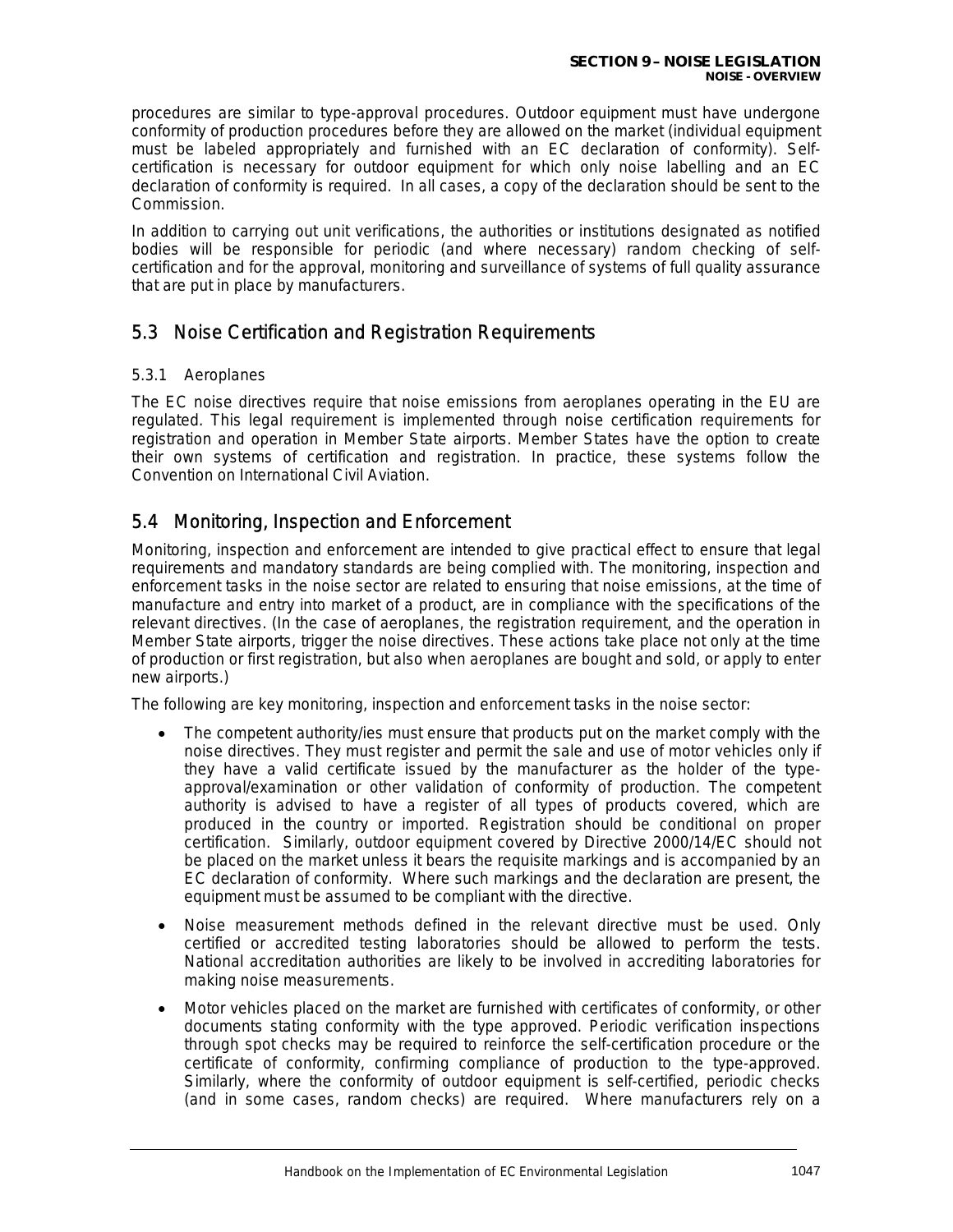system of full quality assurance, that system should also be monitored and inspected by an appropriate body.

- In order to ensure that products imported into the country meet required noise limits, it will be important for customs authorities to verify that products have received the necessary type-approval/examination. If the products have not received type-examination, or the situation is unclear, the competent authority (in the capacity of being responsible for registering products for the market) should be notified. The competent authority would then authorise investigations and tests in accordance with provisions for typeapproval/examination, and the product would either be approved for the market or rejected. The importer would be responsible for the expenses incurred.
- If equipment is found not to meet type-examination certification standards, the certificate holder must be required to rectify production within a specified time period (during which certification can be suspended). Certification can be withdrawn or suspended as deemed necessary by the approval body. A system of fines and enforcement procedures must be defined to ensure that sub-standard equipment is prohibited from the market.
- Product manufacturers/importers should have recourse to an appeals process (against decisions by the competent authority/approved body).

The essential features of an effective monitoring, inspection and enforcement regime are:

- legally well-defined inspection and enforcement powers, and corresponding sanctions;
- sufficient, appropriately qualified and motivated human resources;
- sufficient and appropriate technical resources (equipment, etc.);
- clear, properly documented operational systems and procedures; and
- comprehensive systems for storing, recording and retrieving data and information.

Without these elements, it is difficult, if not impossible, to give effect to established policies, legislation and standards governing product related noise emissions.

# 5.5 Data Collection and Reporting

An obligation exists in most directives to report to the Commission on progress in implementation and the level of compliance achieved. There are also provisions for informing the public about household appliance noise levels, informing and consulting the public on ambient noise exposure and its effects, and informing other Member States about technical issues. Specific reporting requirements relate to:

- provisions of national law adopted in the field of each directive;
- technical measures adopted to comply with directives;
- authorities designated to undertake approvals under provisions of directives, and the equipment approved by them; and
- methods used to measure noise emission levels.

The original reporting requirements in several directives have been modified by Directive 91/692/EEC on standardising and rationalising reports on the implementation of directives relating to the environment. According to Directive 91/692/EEC, reporting shall take place every three years in the form of sectoral reports done on the basis of an outline or questionnaire provided by the Commission.

# 6. Priorities and Timing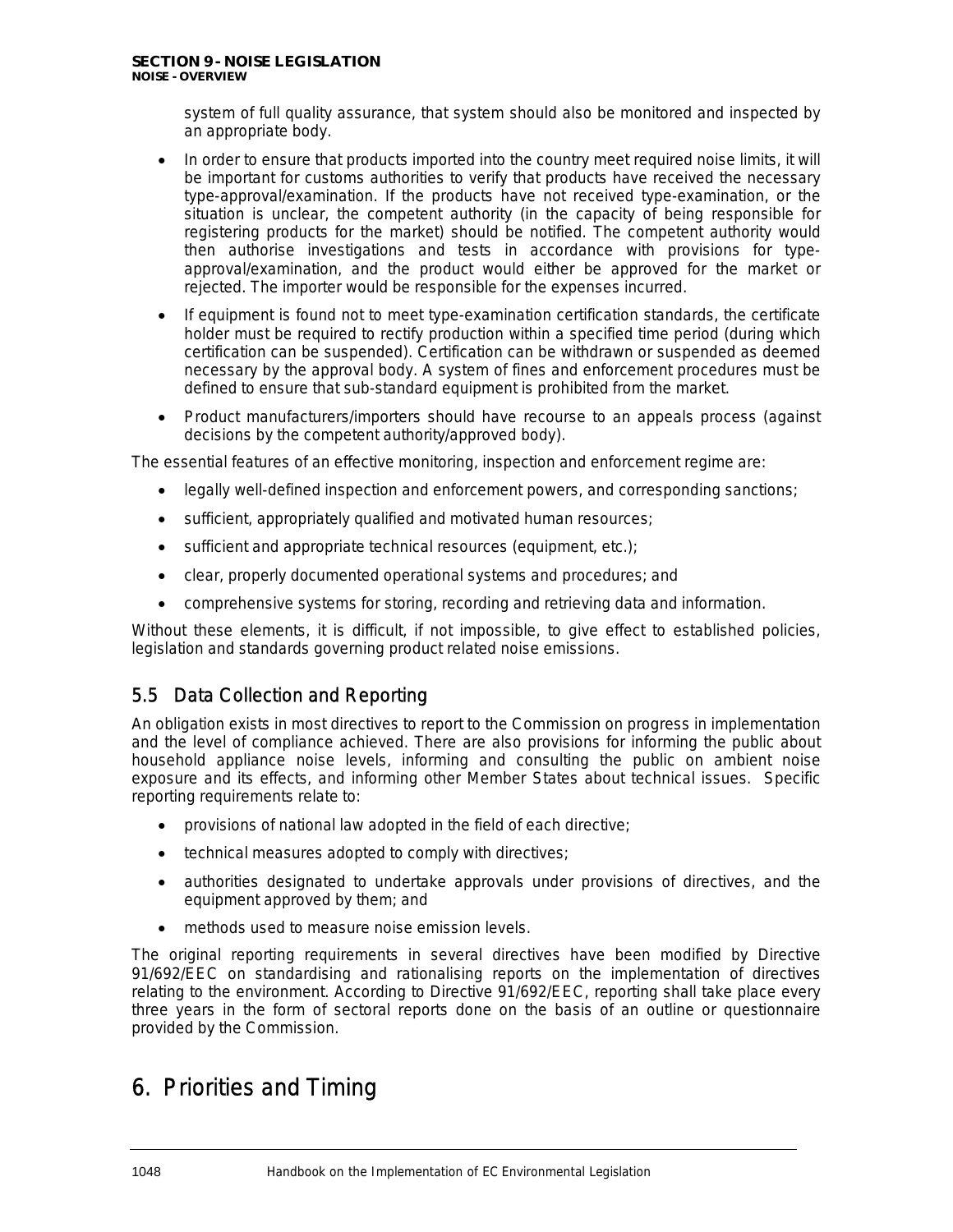Priorities and timing will be driven first and foremost by the objectives and options selected during strategy formulation. It is likely that for candidate countries the practical issues of transposing and implementing the EC noise directives will drive prioritisation and timing. Prioritisation and timing among the four source categories and individual directives will depend in part on the level of current regulatory activity in these areas in each country.

# 7. Economic and Financial Issues

# 7.1 Introduction

The main costs imposed upon government by the directives in the noise sector will be:

- establishing the authorities responsible for overseeing the agreed noise emission levels and drawing up "strategic noise maps";
- setting up laboratories or other institutions carrying out the measurements or verification measures needed concerning type-approval or type-examination. These costs will be borne primarily by the competent authorities, even if the services are contracted to private laboratories. Costs for the establishment and operations of public and private laboratories may be partially off-set through fees paid by equipment and vehicle manufacturers and importers. Candidate countries may also choose to utilise the typeapproval and examination facilities of other Member States, and thereby delay, or reduce the costs of setting up domestic facilities.

The main costs imposed upon producers and consumers are compliance with emission limits and technical requirements under the directives. These costs will be borne by the producers of vehicles, aircraft and equipment (industry) or by consumers (households, motorists etc). Laboratory fees related to type-approval may also be borne by product producers.

The costs for government may be significant, depending on existing institutional arrangements and the presence of measurement and laboratory facilities for testing, examination and typeapproval. The costs for producers and consumers will depend on the extent to which producers will need to modify equipment to meet the new noise standards. It is assumed that a portion of these costs will be passed on to consumers.

# 7.2 Cost Elements

## 7.2.1 General Issues

Most of the noise directives (those on vehicles and outdoor equipment) concern typeapproval/conformity assessment of industrial products with respect to their sound level. Candidate countries can, to a large extent, minimise costs associated with typeapproval/conformity assessment procedures.

A Member State does not necessarily need to provide actual EU type-approval services itself, because manufacturers can apply for type-approval in another Member State. In such cases, national type-approval may be granted to EU type-approved industrial products on the basis of the importer's certificate of conformity (based on EU type-approval issued by another Member State).

For domestic industrial products covered by the directives, it might be preferable to perform tests for national/EU type-approval to verify compliance with the noise directives. Testing services for noise emissions from manufacturing products can be performed at any accredited technical organisation offering such testing services. These facilities can be situated in any Member State. The responsibility to acquire such test results is borne by the manufacturer. Therefore, the state does not necessarily need to offer such a service nationally. However, where self-certification or full quality assurance systems are applied, the state is required to conduct monitoring and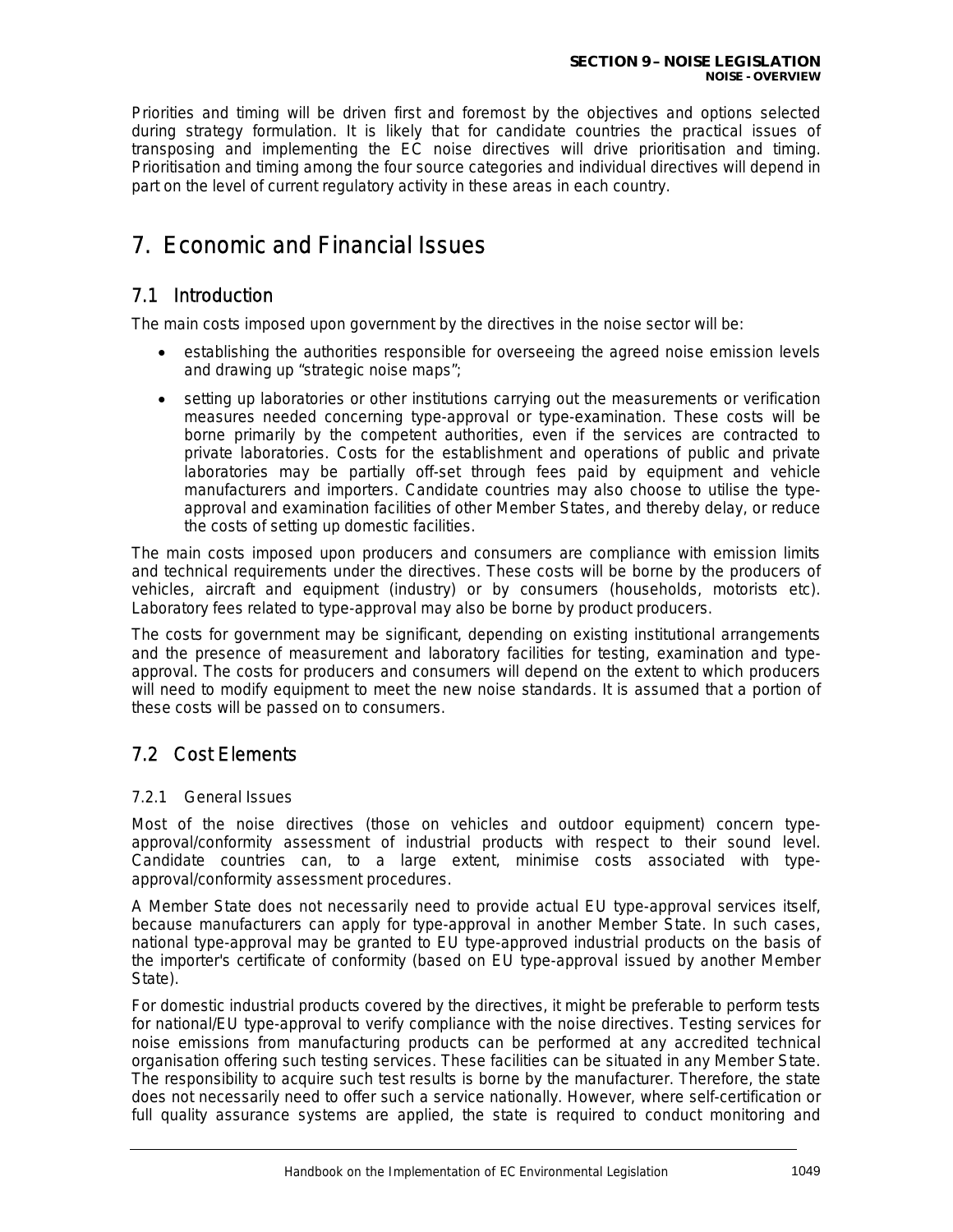surveillance of the process by notified bodies Conformity requirements for outdoor equipment can also be achieved by industry through quality assurance programmes. When noise issues are embedded in a more comprehensive quality assurance programme, the costs related to noise standards can be reduced.

#### 7.2.2 Public Costs

The institutional cost item consists of costs related to the establishment or expansion of typeapproval facilities and institutions. The costs here are likely to be moderate, as such facilities and institutions already exist, and since such approval procedures can take place in any Member State, i.e. candidate countries do not necessarily have to establish their own procedures. Further, probably moderate, costs may be incurred where verification processes are needed for the monitoring and surveillance of self-certification and full quality assurance systems. Additional costs will be incurred in order to put in place systems for the preparation of noise maps and action plans to address the problem of ambient environmental noise.

The enforcement of the directives requires increased staffing and training at the typeapproval/examination authorities and at the facilities performing tests. More staff are needed for performing periodical checks of industrial products in use, for spot checks, and for inspections to verify the conformity of production (if the industrial products covered are being produced in the Member State), and as regards verification where self-certification or full quality assurance systems are applied. These costs are very nation specific, as they depend on local wage levels, as well as on the scale of testing activities. The testing activities depend on the volume and diversity of the industrial products covered by the noise directives that are being introduced and tested.

#### 7.2.3 Private Costs

National producers could encounter additional costs when adjusting their production processes to the new noise limits, and establishing in-house noise testing facilities. If the increase in production costs is passed over to the consumer, sales reductions can result. However, if the domestic producers want to export to the EU, it is likely that they will have to conform to these requirements anyway. Therefore, these costs cannot be viewed entirely as accession-related costs.

On the other hand, consumers in the candidate countries could face such price increases already before their countries join the EU (for example, in the case of imported vehicles, when the effect of the noise directive implemented in Western Europe has already been embodied in the price). As noise reductions for the type of vehicles covered by the noise directives is generally achieved as part of the integrated design and construction of the vehicles, it is very difficult to distinguish costs directly associated with the noise directives.

# 8. Summary of Key issues

In order to minimise the administrative burden and associated costs of implementing legislation in this sector, candidate countries should endeavour to focus their efforts and actions on addressing those issues and requirements that are fundamental to EU approximation in this sector, in particular by ensuring that:

- a strategy and detailed plan/s for the future management of noise emissions from motor vehicles, aeroplanes, outdoor equipment, and household appliances are prepared and implemented;
- a strategy for the assessment and management of ambient environmental noise using noise mapping techniques and the drafting of action plans, including providing for the information and the participation of the public, is adopted;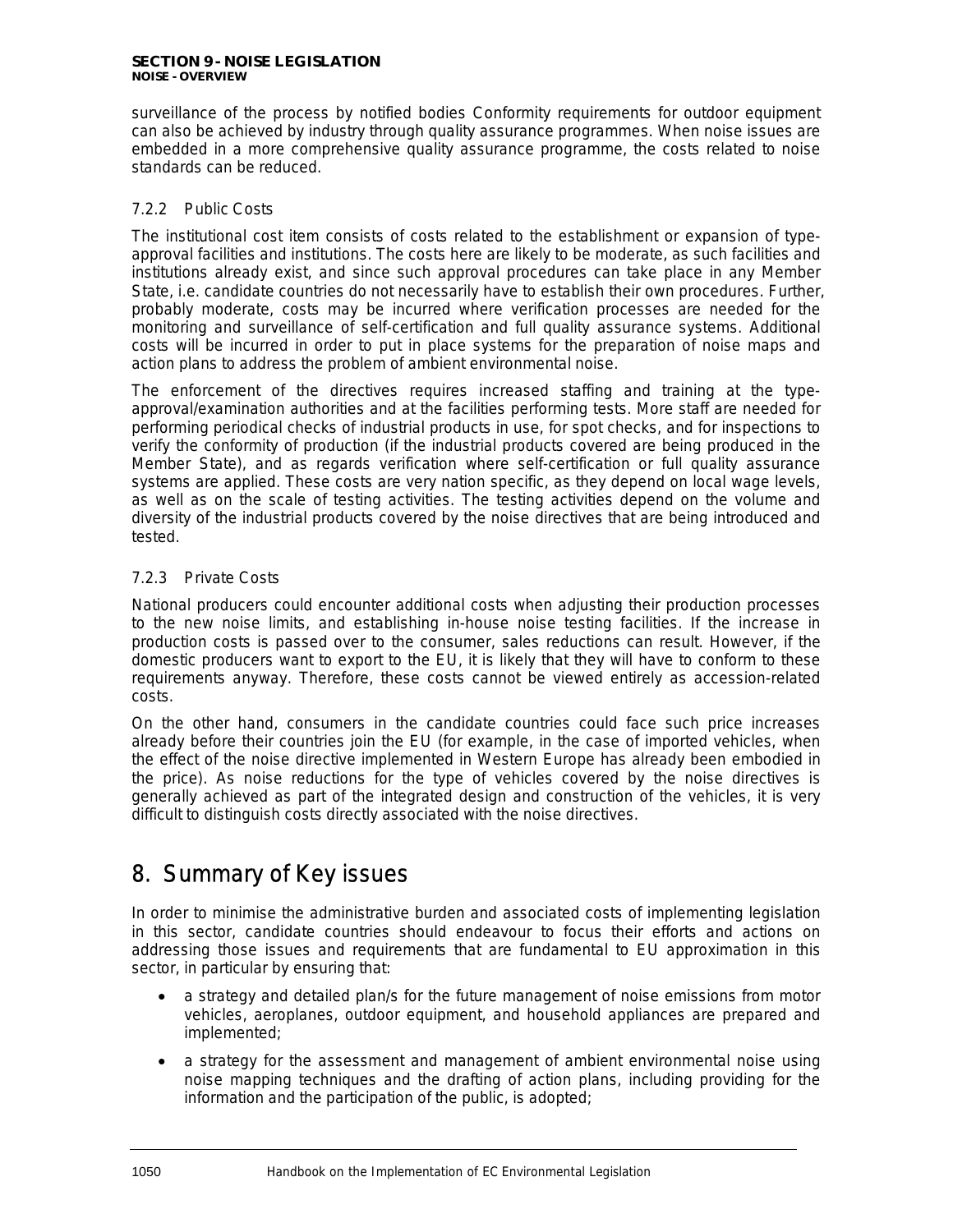- arrangements are put in place for the effective involvement and participation of all relevant bodies and interest groups that have a significant role/function to perform in relation to noise emissions;
- appropriate competent authorities and approved bodies are designated or established, and their respective duties, functions and powers are clearly defined;
- sufficient human and technical resources are allocated to allow all key functions and tasks to be performed properly, especially those relating to regulation and enforcement; and
- the resources and expertise of the private sector are mobilised and utilised in appropriate ways.

A series of checklists of the key questions that should be considered in preparing and implementing such a strategy/ies are present in the tables below.

| <b>Function</b>                  | <b>Action required</b>                                                                                                                                                                                                                                                                                                                                                                                                                                                                                                                                                                                                                                                                                                                                                                                                                                                                                                                                                                                                                                                                                                                                                                                             |
|----------------------------------|--------------------------------------------------------------------------------------------------------------------------------------------------------------------------------------------------------------------------------------------------------------------------------------------------------------------------------------------------------------------------------------------------------------------------------------------------------------------------------------------------------------------------------------------------------------------------------------------------------------------------------------------------------------------------------------------------------------------------------------------------------------------------------------------------------------------------------------------------------------------------------------------------------------------------------------------------------------------------------------------------------------------------------------------------------------------------------------------------------------------------------------------------------------------------------------------------------------------|
| Policy                           | Assign responsible authority (ies) for approximation of noise sector directives                                                                                                                                                                                                                                                                                                                                                                                                                                                                                                                                                                                                                                                                                                                                                                                                                                                                                                                                                                                                                                                                                                                                    |
| development                      |                                                                                                                                                                                                                                                                                                                                                                                                                                                                                                                                                                                                                                                                                                                                                                                                                                                                                                                                                                                                                                                                                                                                                                                                                    |
| and<br>approximation<br>planning | Develop gap assessment tables comparing EC noise directive requirements<br>with country laws, regulations and standards<br>Decide on legal approach to sector directives (e.g. establishing a noise<br>framework law, developing laws based on the four equipment types or<br>creating a law for each directive, establishing the preferred mix of laws and<br>implementing regulations)<br>Assess the institutional requirements to implement the EC noise directives,<br>and compare to existing institutional framework.<br>Decide on preferred institutional approach for noise approximation. This<br>includes the decision on whether to have the environmental ministry and/or<br>other ministries oversee all or parts of the regulatory programme for noise.<br>Other ministries involved typically include health, welfare/labour, industry,<br>transport or environment.<br>Develop an action plan for bridging legal gaps and meeting institutional<br>requirements<br>Consider cost and financing implications of implementing legal and<br>institutional changes<br>Develop a finance plan to meet cost requirements<br>Obtain necessary approvals for action plan through cabinet of ministers (and |
|                                  | possibly parliament).                                                                                                                                                                                                                                                                                                                                                                                                                                                                                                                                                                                                                                                                                                                                                                                                                                                                                                                                                                                                                                                                                                                                                                                              |
|                                  | Provide public notice of planned course of action to implement regulatory<br>programme for noise.                                                                                                                                                                                                                                                                                                                                                                                                                                                                                                                                                                                                                                                                                                                                                                                                                                                                                                                                                                                                                                                                                                                  |

Table - Noise Sector General Activities

#### Table - Noise Directives Concerning Motor Vehicles (and Motorcycles)

| <b>Function</b>              | <b>Action required</b>                                                                                                                                                            |
|------------------------------|-----------------------------------------------------------------------------------------------------------------------------------------------------------------------------------|
| Legal<br>transposition/      | Develop and implement legislation specifying methods for measuring sound<br>levels, setting noise limits, and setting requirements for exhaust systems and                        |
| implementation               | silencers.                                                                                                                                                                        |
| Institutional<br>development | Designate competent authority.                                                                                                                                                    |
|                              | The competent authority should be responsible for type-approval and should<br>identify certified institutions for performing tests for noise certification for type-<br>approval. |
| Policy<br>and I<br>planning  | Institute national type-approval system, or, alternatively, establish procedure<br>relying on type-approvals issued in other states.                                              |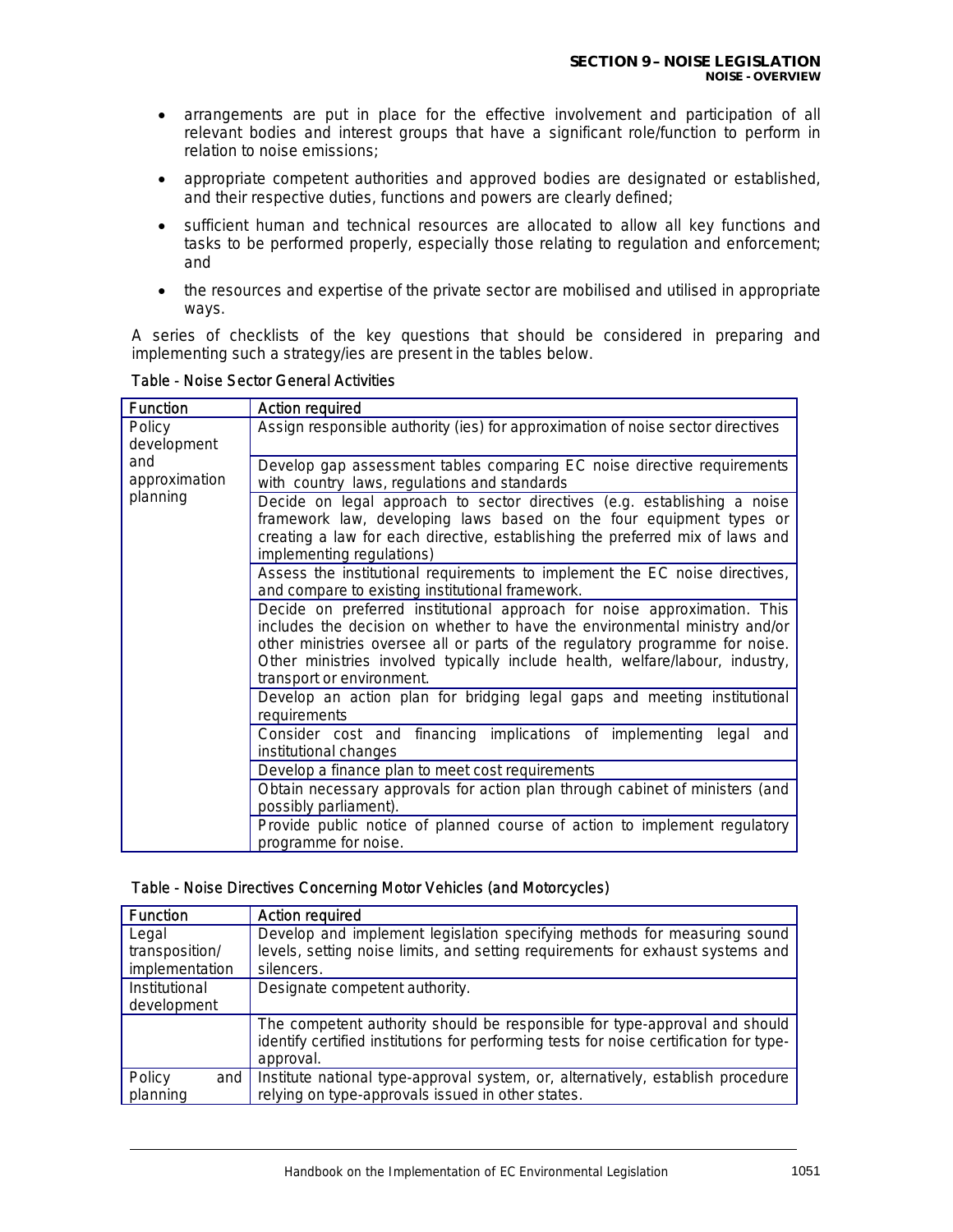|                                                         | Establish application procedures for vehicle producers to obtain type-approval<br>certificates for motor vehicles and exhaust systems                                                                                                                                                                                                          |
|---------------------------------------------------------|------------------------------------------------------------------------------------------------------------------------------------------------------------------------------------------------------------------------------------------------------------------------------------------------------------------------------------------------|
| Technical<br>standards<br>and<br>laboratory<br>analysis | Identify and accredit facilities capable of performing noise measurements.                                                                                                                                                                                                                                                                     |
| Monitoring,<br>surveillance and<br>enforcement          | Ensure that the competent authority registers and permits the sale of or entry<br>into service of new vehicles only if they are accompanied by a valid certificate<br>of conformity, which is a statement by the manufacturer that the vehicle<br>conforms to the relevant type-approval.                                                      |
|                                                         | Institute procedures to verify conformity of production (with noise limit<br>certification). Measures to verify conformity can be taken at the point of<br>production.                                                                                                                                                                         |
|                                                         | Establish monitoring system to verify conformity, including spot-checks of<br>vehicles on the market. A decision needs to be made on the authority<br>responsible for carrying out spot checks - typically the traffic inspectorate,<br>environmental administration/inspection and/or the customs authority<br>(regarding imported vehicles). |
|                                                         | Establish penalty procedures for vehicle producers and importers of vehicles<br>not in compliance with noise requirements (not in conformity with the type-<br>approval).                                                                                                                                                                      |
| Finance                                                 | As part of the overall finance plan for the noise sector, develop a finance plan<br>for meeting the requirements of the vehicle-related noise directives, especially<br>relating to costs of type-approval and spot checks of the conformity of<br>production.                                                                                 |
| Reporting<br>and<br>public<br>information               | Set up information collection, review and dissemination procedures, to include<br>compliance information to vehicle producers, wholesalers and retailers,<br>general information to the public, and reporting to the Commission.                                                                                                               |

# Table - Noise Emissions From Airplanes

| <b>Function</b>                           | <b>Action required</b>                                                                                                                                                                                                                                                                                                                                                                                                              |  |
|-------------------------------------------|-------------------------------------------------------------------------------------------------------------------------------------------------------------------------------------------------------------------------------------------------------------------------------------------------------------------------------------------------------------------------------------------------------------------------------------|--|
| Legal<br>transposition/<br>implementation | Develop and enact legislation and implementing regulations setting noise<br>limits for aeroplanes, based on standards specified by the International Civil<br>Aviation Organisation. Legislation should specify test methods (in accordance<br>with Annex 16 of the Convention on International Civil Aviation). Specify<br>exemptions to the law, and indicate recognition of certification documents<br>from other Member States. |  |
| Institutional<br>development              | Designate a competent authority ultimately responsible for granting noise<br>certification, controlling that registered aeroplanes have the requisite noise<br>certification, and that aeroplanes applying to enter national airports fulfill the<br>noise requirements.                                                                                                                                                            |  |
|                                           | Designate authority/ies responsible for registration, for noise certification of<br>aeroplanes, and for approval of the operation of aeroplanes in Member State<br>territory (if different from the competent authority). Designate authority/ies<br>responsible for the imposition of operating restrictions and an independent<br>body to hear appeals (when required) against decisions to impose such<br>restrictions.          |  |
|                                           | Certify laboratories/testing facilities to perform noise certification tests. Ensure<br>that certified institutions are independent of vested interests.                                                                                                                                                                                                                                                                            |  |
| Policy<br>and<br>planning                 | Ensure that noise standards are included in aeroplane registration<br>requirements. Aeroplanes that do not comply with the directives cannot be re-<br>registered.                                                                                                                                                                                                                                                                  |  |
|                                           | Consider implementing a noise reduction and abatement programme as part<br>of air traffic planning using noise maps and action plans.                                                                                                                                                                                                                                                                                               |  |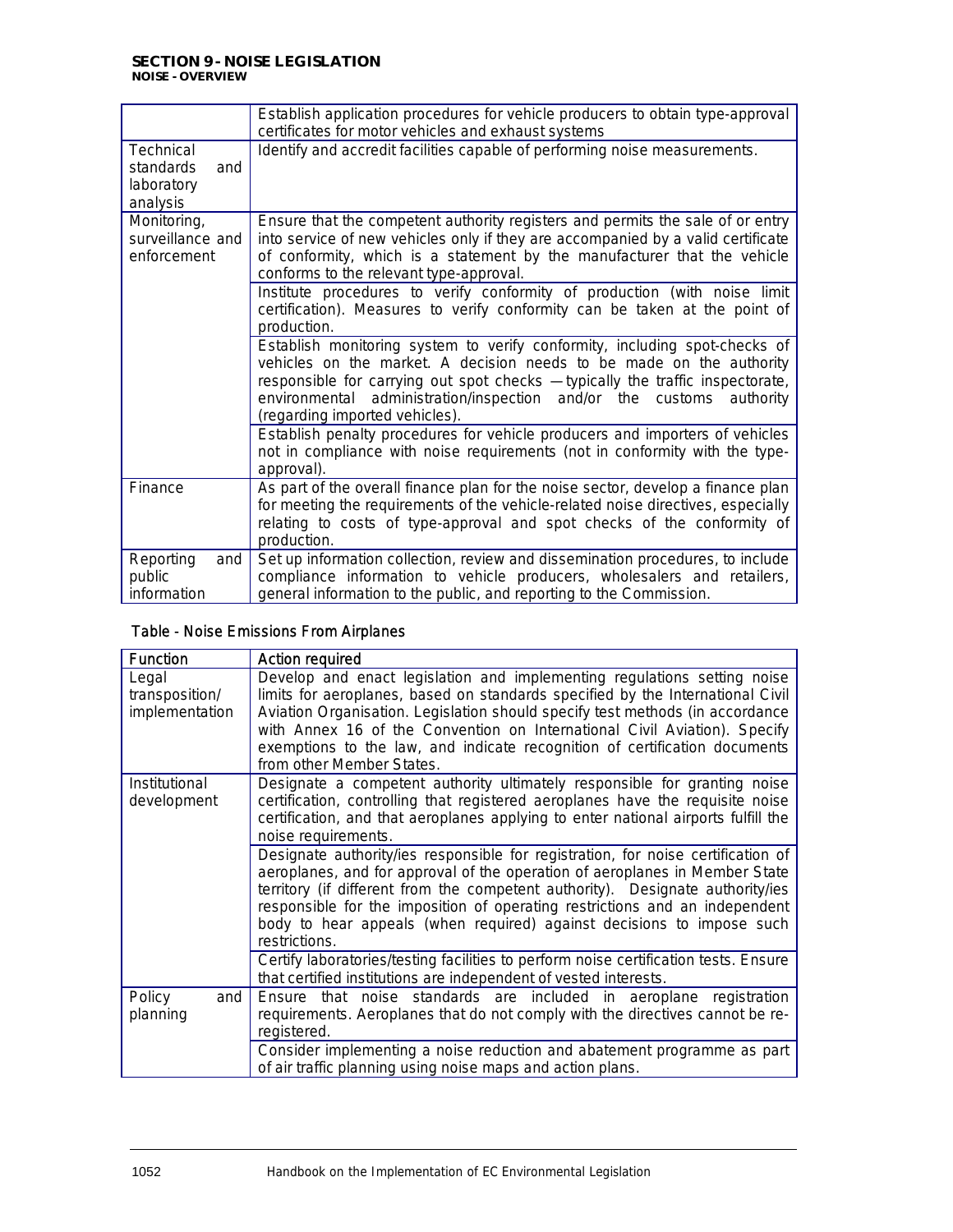| Technical<br>standards<br>and<br>laboratory<br>analysis | Ensure that technical noise standards and testing methodologies are based<br>on ICAO specifications. (Initial laboratory analysis is the responsibility of the<br>manufacturer.)                                                                                     |
|---------------------------------------------------------|----------------------------------------------------------------------------------------------------------------------------------------------------------------------------------------------------------------------------------------------------------------------|
| Monitoring,<br>surveillance and<br>enforcement          | Establish a system for granting noise certificates to aeroplanes, and for<br>granting approval for the operation of aeroplanes in the territory of the<br>Member State. Establish a system for imposing noise-related operating<br>restrictions at airports.         |
|                                                         | Ensure that foreign aircraft in violation of set standards are prohibited from<br>operating in the Member State.                                                                                                                                                     |
|                                                         | Condition aeroplane registration on certification (thus streamlining the<br>implementation of certification procedures).                                                                                                                                             |
|                                                         | Consider installing and using noise measurement equipment at airports for<br>either continuous or spot-check noise monitoring at take-off and landing, to<br>verify that the noise certification information of aeroplanes using the airport is<br>correct.          |
|                                                         | Develop a penalty protocol for effective enforcement of the directive                                                                                                                                                                                                |
| Finance                                                 | Develop financing plan and decide on financing methods (public/private).                                                                                                                                                                                             |
| Reporting<br>and<br>public<br>information               | Set up information collection, review and dissemination procedures, to include<br>compliance information to aeroplane producers, airlines and air service<br>companies, general information to and consultation with the public, and<br>reporting to the Commission. |

# Table - Permissible Noise Emissions: Outdoor Equipment

| <b>Function</b>                 | <b>Action required</b>                                                                                                                                                                                                                                                                       |
|---------------------------------|----------------------------------------------------------------------------------------------------------------------------------------------------------------------------------------------------------------------------------------------------------------------------------------------|
| Legal                           | Identify institutional authority responsible for the national transposition of the                                                                                                                                                                                                           |
| transposition/                  | directive.                                                                                                                                                                                                                                                                                   |
| implementation                  |                                                                                                                                                                                                                                                                                              |
|                                 | Establish an inter-ministerial process for input into the transposition process.                                                                                                                                                                                                             |
|                                 | Based on gap analyses, establish new and amended laws and regulations for<br>the harmonisation of national laws with the EC directives.                                                                                                                                                      |
|                                 | Enact legal provisions and guidelines for national certification of conformity<br>(with noise limits for outdoor equipment).                                                                                                                                                                 |
|                                 | Enact legal provisions and issue guidelines for a noise emissions labelling<br>programme for outdoor equipment.                                                                                                                                                                              |
|                                 | Establish legal provisions for test procedures, and establish an enforcement<br>system (i.e. spot checks and fines).                                                                                                                                                                         |
| Institutional<br>development    | Designate competent authority responsible for overseeing<br>the noise<br>abatement programme, as well as an audit system, for outdoor equipment.                                                                                                                                             |
|                                 | body/ies (under the supervision of the competent<br>Designate notified<br>authority) to be responsible for managing unit verification and for overseeing<br>self-certification and systems of full quality assurance.                                                                        |
| Policy<br>and<br>planning       | Institute appropriate conformity assessment procedures covering outdoor<br>equipment.                                                                                                                                                                                                        |
|                                 | Establish and oversee a system of regulatory controls, to ensure that<br>equipment that complies with the requirements of the directive has access to<br>the Member State market, while equipment that does not comply with the<br>provisions of the directives is excluded from the market. |
|                                 | Establish more stringent noise emission limits in designated sensitive areas.                                                                                                                                                                                                                |
| Technical                       | Develop noise emission standards for 22 types of outdoor equipment.                                                                                                                                                                                                                          |
| standards<br>and                | Specify uniform test methods.                                                                                                                                                                                                                                                                |
| laboratory<br>analysis          | Certify and periodically review certification of testing laboratories, (public or<br>private, existing or newly created).                                                                                                                                                                    |
| Monitoring,<br>surveillance and | Develop and maintain a register of all outdoor equipment produced in the<br>country or imported.                                                                                                                                                                                             |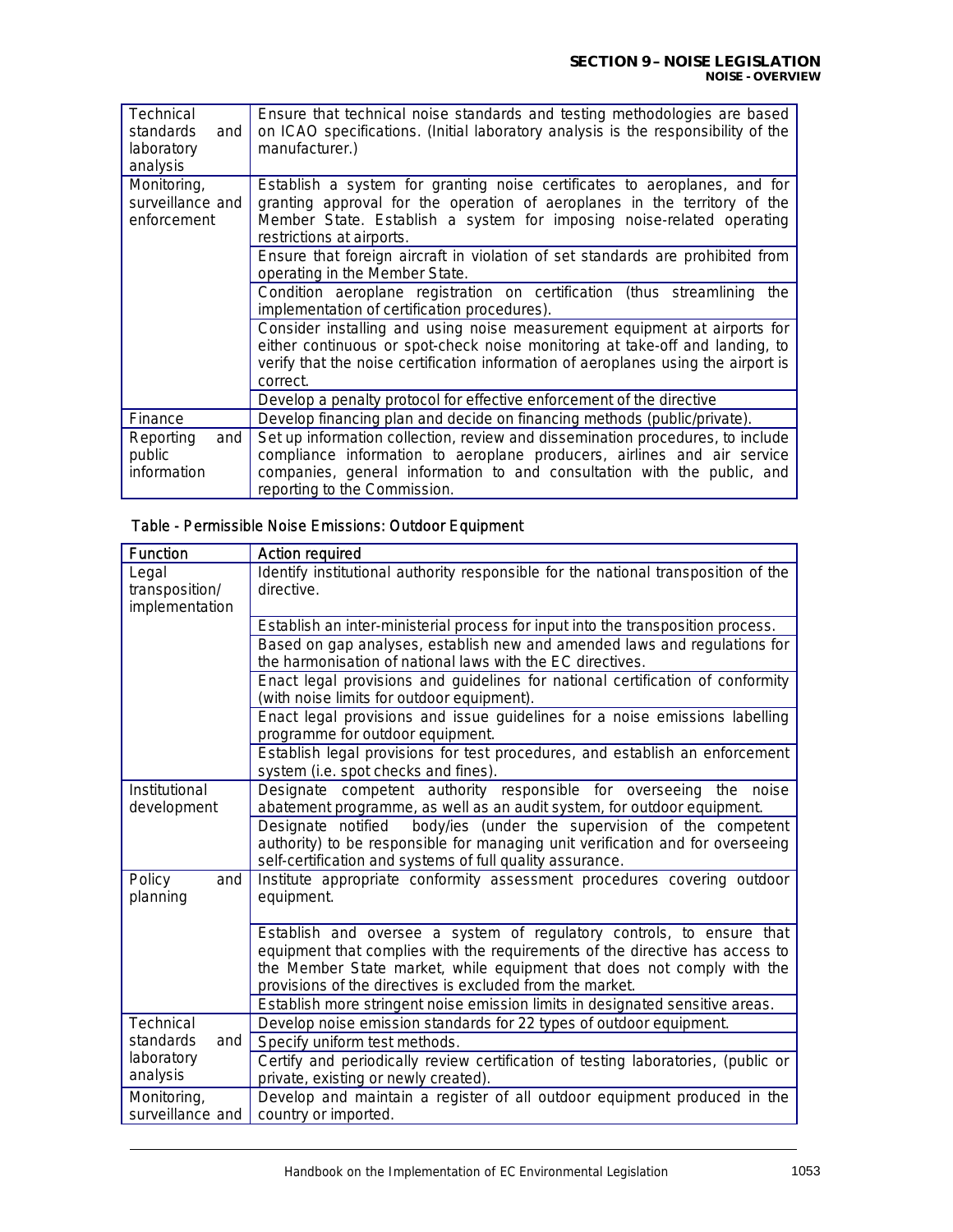| enforcement                                                                                       | Ensure that only conformity-assessed equipment, furnished with a valid<br>certificate issued by the manufacturer, is registered for sale and use.                                                                                 |  |  |  |
|---------------------------------------------------------------------------------------------------|-----------------------------------------------------------------------------------------------------------------------------------------------------------------------------------------------------------------------------------|--|--|--|
| Ensure that outdoor equipment requiring labelling of noise emissions has met<br>the requirements. |                                                                                                                                                                                                                                   |  |  |  |
|                                                                                                   | Develop and institute a system of enforcement procedures (e.g. fines,<br>certification suspension or withdrawal) to ensure that equipment in violation of<br>the noise emission limits is removed and prohibited from the market. |  |  |  |
|                                                                                                   | Initiate compliance schedules against producers of equipment not in<br>compliance, specifying time period to achieve compliance (during which<br>certification is suspended).                                                     |  |  |  |
|                                                                                                   | Undertake periodic verification inspections (e.g. once every two years) to<br>confirm that outdoor equipment manufactured in the country conforms to<br>requirements.                                                             |  |  |  |
|                                                                                                   | Establish appeals procedures for equipment manufacturers/importers to have<br>certification and penalty decisions reviewed.                                                                                                       |  |  |  |
|                                                                                                   | Institute periodic performance reviews of the authorised certifying bodies.                                                                                                                                                       |  |  |  |
| Finance                                                                                           | Decide on financing methods (public/private) and identify sources of financing.                                                                                                                                                   |  |  |  |
| Reporting<br>and<br>public<br>information                                                         | Provide opportunities for industry interests to comment on proposed<br>legislation, standards and testing methods, and on possible incentives for<br>meeting uniformity in testing methods.                                       |  |  |  |
|                                                                                                   | Provide opportunity for public input through notice of pending action and<br>public comment procedures.                                                                                                                           |  |  |  |
|                                                                                                   | Report to the Commission as required.                                                                                                                                                                                             |  |  |  |

## Table - Noise Emissions from Household Appliances

| <b>Function</b>                                | <b>Action required</b>                                                                                                                                                                                                                                                  |
|------------------------------------------------|-------------------------------------------------------------------------------------------------------------------------------------------------------------------------------------------------------------------------------------------------------------------------|
| Legal<br>transposition/                        | Develop, enact and implement legislation specifying the provision of<br>information regarding noise emissions from household appliances.                                                                                                                                |
| implementation                                 | Enact legislation through implementing regulations, which should specify<br>statistical methods, test methods and procedures (national standards are<br>accepted).                                                                                                      |
| Institutional<br>development                   | Designate a competent authority that will, in turn, if necessary authorise an<br>approved body responsible for implementation.                                                                                                                                          |
| Policy<br>and<br>planning                      | Decide on whether to include a labelling programme for noise levels of<br>household appliances (voluntary).                                                                                                                                                             |
|                                                | Decide on how to integrate the provision of information regarding noise with<br>other labelling requirements for household appliances. Such labelling can, for<br>example, be included as part of the mandatory label on energy consumption<br>of household appliances. |
| Technical                                      | Issue technical standards for testing                                                                                                                                                                                                                                   |
| standards<br>and<br>laboratory<br>analysis     | Accredit laboratories for making required tests.                                                                                                                                                                                                                        |
| Finance                                        | Decide on financing methods (public/private) and identify sources of financing.                                                                                                                                                                                         |
| Monitoring,<br>surveillance and<br>enforcement | Standardise label formats, and create a system for monitoring the accuracy of<br>the information provided by producers/importers on product labels.                                                                                                                     |
|                                                | Establish a system of penalties for producers/importers providing false<br>information on product labels                                                                                                                                                                |
| Reporting<br>and<br>public<br>information      | Set up information collection, review and dissemination procedures, to include<br>compliance information to producers, wholesalers and retailers of household<br>appliances, general information to the public, and reporting<br>to<br>the<br>Commission.               |

## Table - The Assessment and Management of Environmental Noise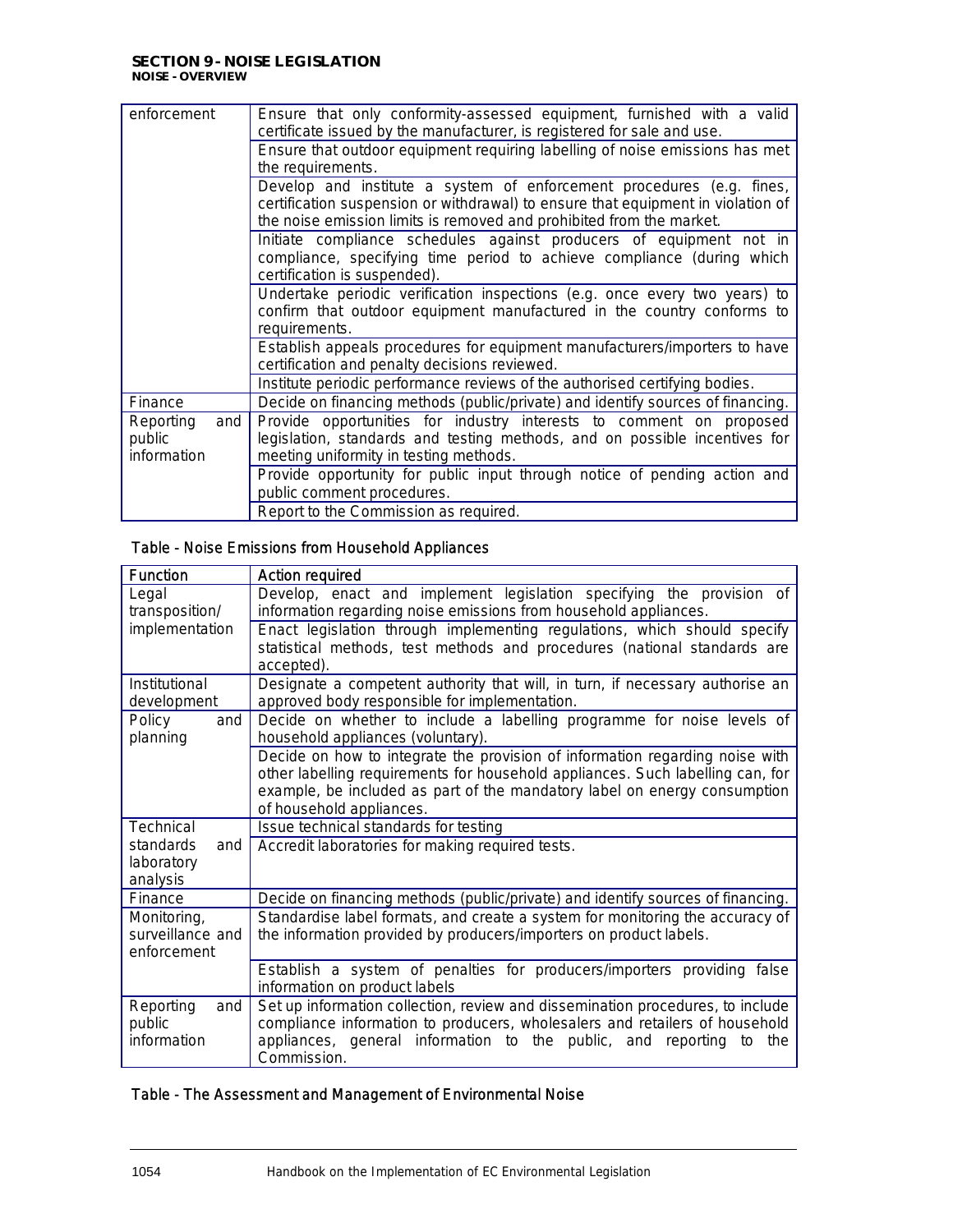| <b>Function</b>  | <b>Action required</b>                                                                                                                                                                                                                                      |
|------------------|-------------------------------------------------------------------------------------------------------------------------------------------------------------------------------------------------------------------------------------------------------------|
| Legal            | Develop, enact and implement legislation for the drawing up of noise maps,                                                                                                                                                                                  |
| transposition/   | the provision to the public of information on environmental noise and the                                                                                                                                                                                   |
| implementation   | creation of action plans.                                                                                                                                                                                                                                   |
|                  | Legislation should use harmonised noise indicators for noise mapping, but<br>existing methods of assessment may be used until common methods are<br>adopted by the Commission (alternatively interim recommended methods are<br>provided in the directive). |
| Institutional    | Designate a competent authority or authorities that will be responsible for                                                                                                                                                                                 |
| development      | making, approving and collecting noise maps and action plans.                                                                                                                                                                                               |
| and<br>Policy    | Decide on how to identify agglomerations, major roads, railways and airports                                                                                                                                                                                |
| planning         | that are subject to the provisions of the directive.                                                                                                                                                                                                        |
|                  | Separate the agglomerations, roads, railways and airports into two stages, in<br>accordance with the requirements of the directive.                                                                                                                         |
| Technical        | Use harmonised noise indicators for noise mapping. Until common                                                                                                                                                                                             |
| standards<br>and | assessment methods are established by the Commission, data based on                                                                                                                                                                                         |
| laboratory       | existing methods of assessment may be applied and adapted.                                                                                                                                                                                                  |
| analysis         | Create a system for adapting data based on existing assessment methods.                                                                                                                                                                                     |
| Finance          | Decide on financing methods and identify sources of financing.                                                                                                                                                                                              |
| Monitoring,      | Monitor the drawing up and review of noise maps and action plans.                                                                                                                                                                                           |
| surveillance and |                                                                                                                                                                                                                                                             |
| enforcement      |                                                                                                                                                                                                                                                             |
|                  | Monitor and enforce compliance with measures imposed in action plans.                                                                                                                                                                                       |
| Reporting<br>and | Communicate to the Commission details of the agglomerations, major roads,                                                                                                                                                                                   |
| public           | railways and airports covered by the directive. Ensure operation of public                                                                                                                                                                                  |
| information      | consultation and notice procedures.                                                                                                                                                                                                                         |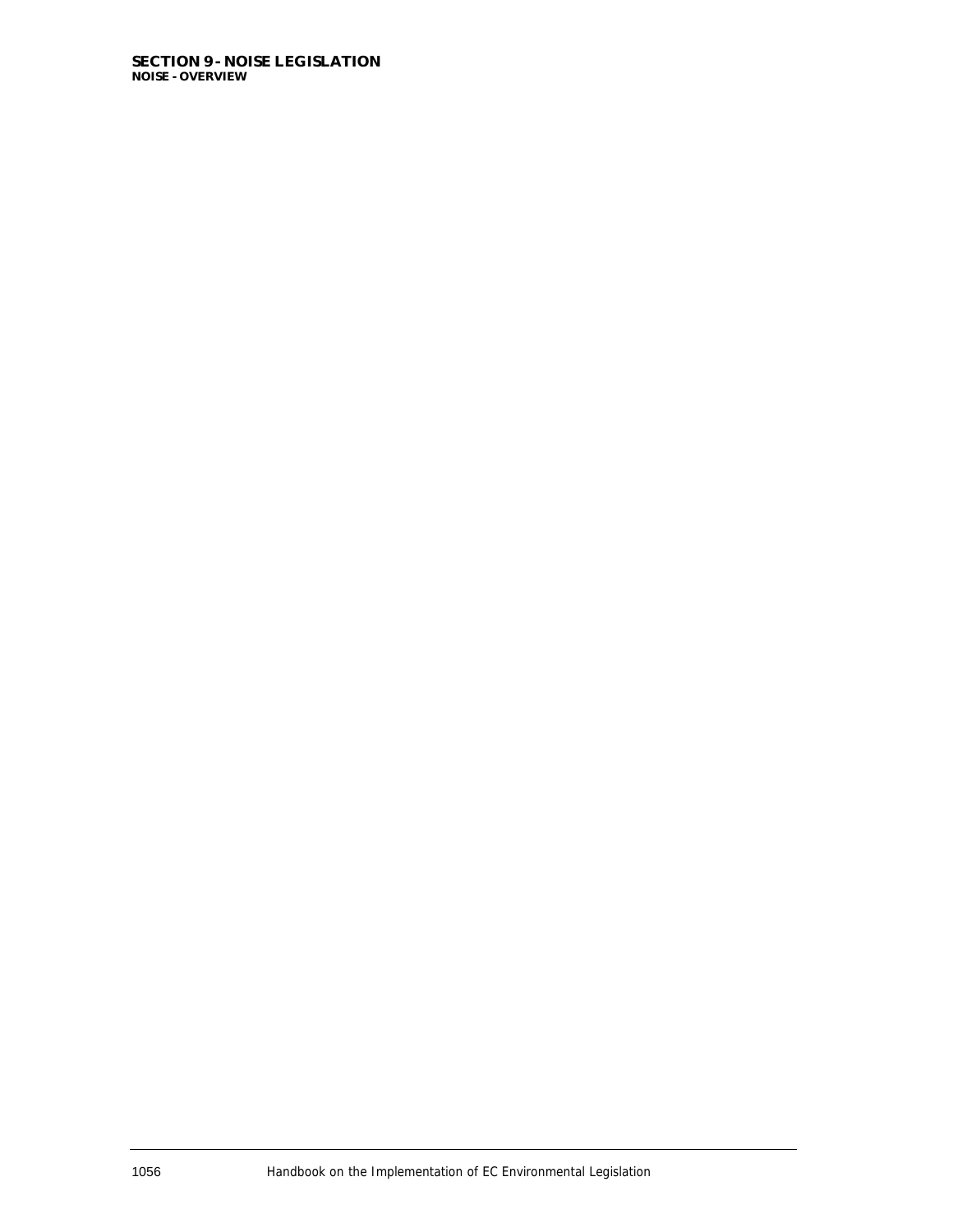# <span id="page-30-0"></span>**The Environmental Noise Directive**

Official Title: Directive 2002/49/EC of the European Parliament and of the Council of 25 June 2002 relating to the assessment and management of environmental noise (OJ L 189, 18.7.2002).

# 1. Summary of Main Aims and Provisions

It has been estimated that at least 25% of the EU population experience a reduced quality of life due to environmental noise-induced annoyance and that between 5% and 15% of the population suffers serious noise-induced sleep disturbance. It is further estimated that in the EU environmental noise costs between EUR 13 and 38 billion per annum due to medical costs, lost workdays, reduction in house prices and reduced land use potential.

The aim of the directive (which is also reflected in the approach to noise strategy embodied in the 6th EAP) is to provide for a common approach to the avoidance, prevention and reduction of the harmful effects of exposure to environmental noise. The directive seeks to harmonise noise indicators and assessment methods for environmental noise. Using these common indicators and assessment methods, it seeks to gather information in the form of strategic noise maps. Such information will be made available to the public and will form the basis for action plans at the local level. The directive does not seek to set common EU-wide noise limits. The setting of limits remains the responsibility of Member States.

The approach of the directive is similar to that for air pollution laid down in Directive 96/62/EC, which defines the approach for the management of air quality based on harmonised methods, action plans and informing the public

The aims of the directive are to be achieved by the progressive implementation of:

- strategic noise mapping: determining noise exposure using common noise indicator and methods of assessment;
- informing the public: providing information on environmental noise and its effects;
- adopting action plans: based on the results of noise mapping, seeking to reduce noise where necessary and protect environmental noise quality where it is good.

The directive applies to environmental noise to which humans are exposed, particularly in builtup areas, public parks, quiet parts of urban areas, quiet areas in the open country and near schools, hospitals and other sensitive buildings and areas. It focuses explicitly on major roads, major railways and major airports. The directive does not apply to noise caused by the exposed person, noise created by neighbours, noise at workplaces, noise inside means of transport, or noise due to military activities in military areas.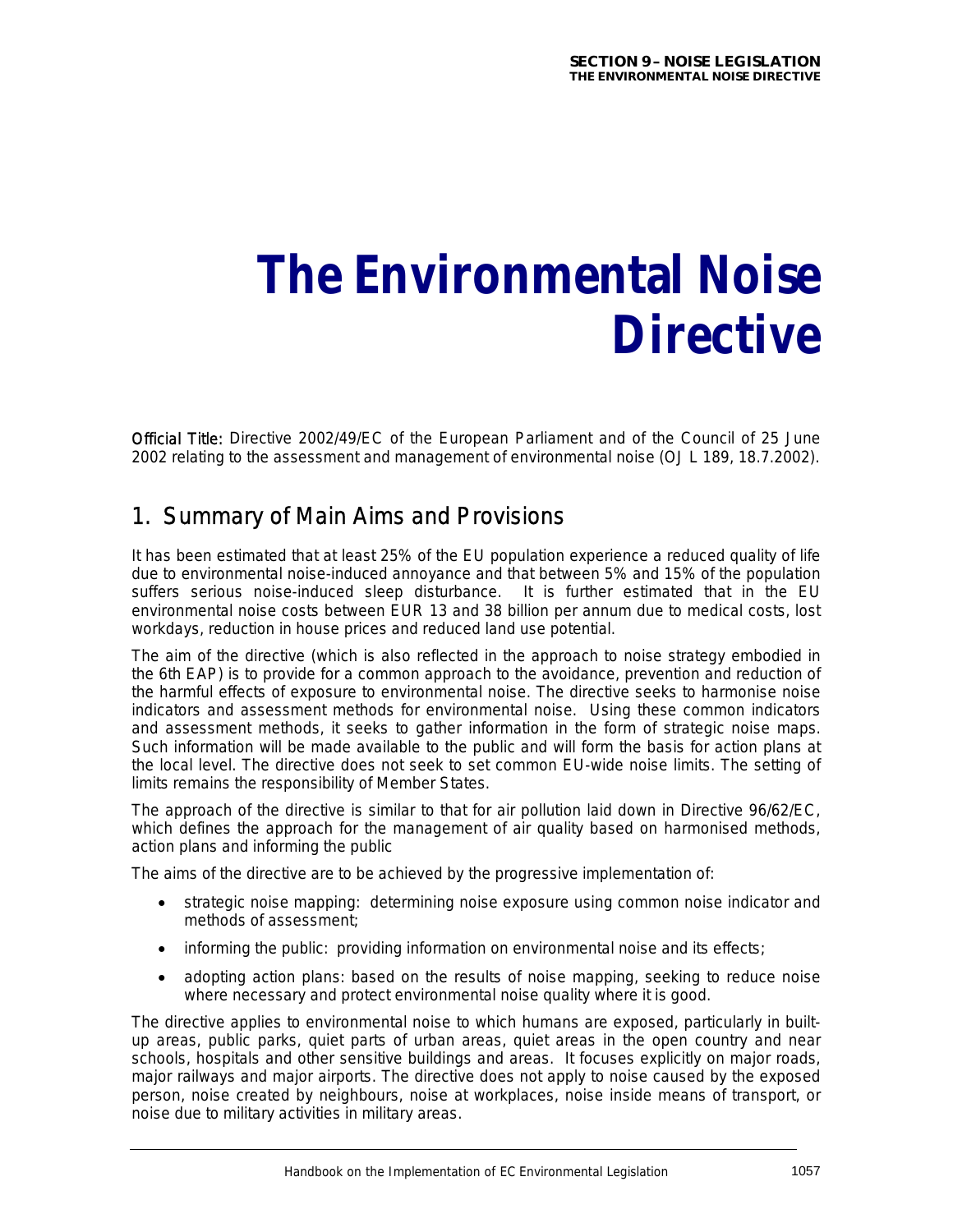The Environmental Noise Directive is subject to review as it requires the Commission, by 18 July 2009 at the latest, to submit a report on the implementation of this directive, particularly assessing the need for further Community actions on environmental noise.

# 2. Principal Obligations of Member States

- Member States had to bring into force the laws, regulations and administrative provisions necessary to ensure compliance with the directive by 18 July 2004.
- Member States had to designate competent authorities responsible for implementing the directive, including authorities responsible for making, approving and collecting noise maps and action plans. The Commission and the public had to be informed of these authorities by 18 July 2005 (Art. 4).

# 2.1 Preparation of Noise Maps

First stage: by 30 June 2005 (and thereafter every five years), each Member State had to inform the Commission of all of the following within its territory:

- agglomerations with more than 250,000 inhabitants;
- major roads with more than 6 million vehicle passages per year;
- major railways with more than 60,000 train passages per year; and
- major civil airports with more than 50,000 movements per year (Art. 7(1)).

By 30 June 2007, strategic noise maps showing the situation in the previous calendar year had to be drawn up for all of these sources of noise (Art. 7(1)).

Second stage: by 30 June 2008, each Member State shall inform the Commission of all of the following within its territory:

- agglomerations with more then 100,000 inhabitants;
- major roads with more than 3 million vehicle passages per year;
- major railways with more than 30,000 train passages per year (Art. 7(2)).

By 30 June 2012, strategic noise maps showing the situation in the previous calendar year shall be drawn up for all of these sources of noise (Art. 7(2)).

The noise indicators Lden and Lnight (see Annex I of Directive 2002/49/EC) shall be used for noise mapping. Until common assessment methods are established by the Commission, Member States may apply and adapt data based on existing methods of assessment, provided that such data are not more than three years old (Art. 5).

Strategic noise maps (which must satisfy the requirements of Annex IV of the directive) shall be reviewed and revised every five years (Art. 7(5)).

# 2.2 Noise Action Plans

- In the first stage, action plans for agglomerations and places in the vicinity of major roads, railways and airports should be drawn up by 18 July 2008. These plans shall aim to manage noise issues and effects, including by noise reduction measures if necessary, and to protect quiet areas from increased noise (Art. 8(1)).
- In the second stage, action plans for agglomerations, major roads and railways shall be drawn up by 18 July 2013 (Art. 8(2)).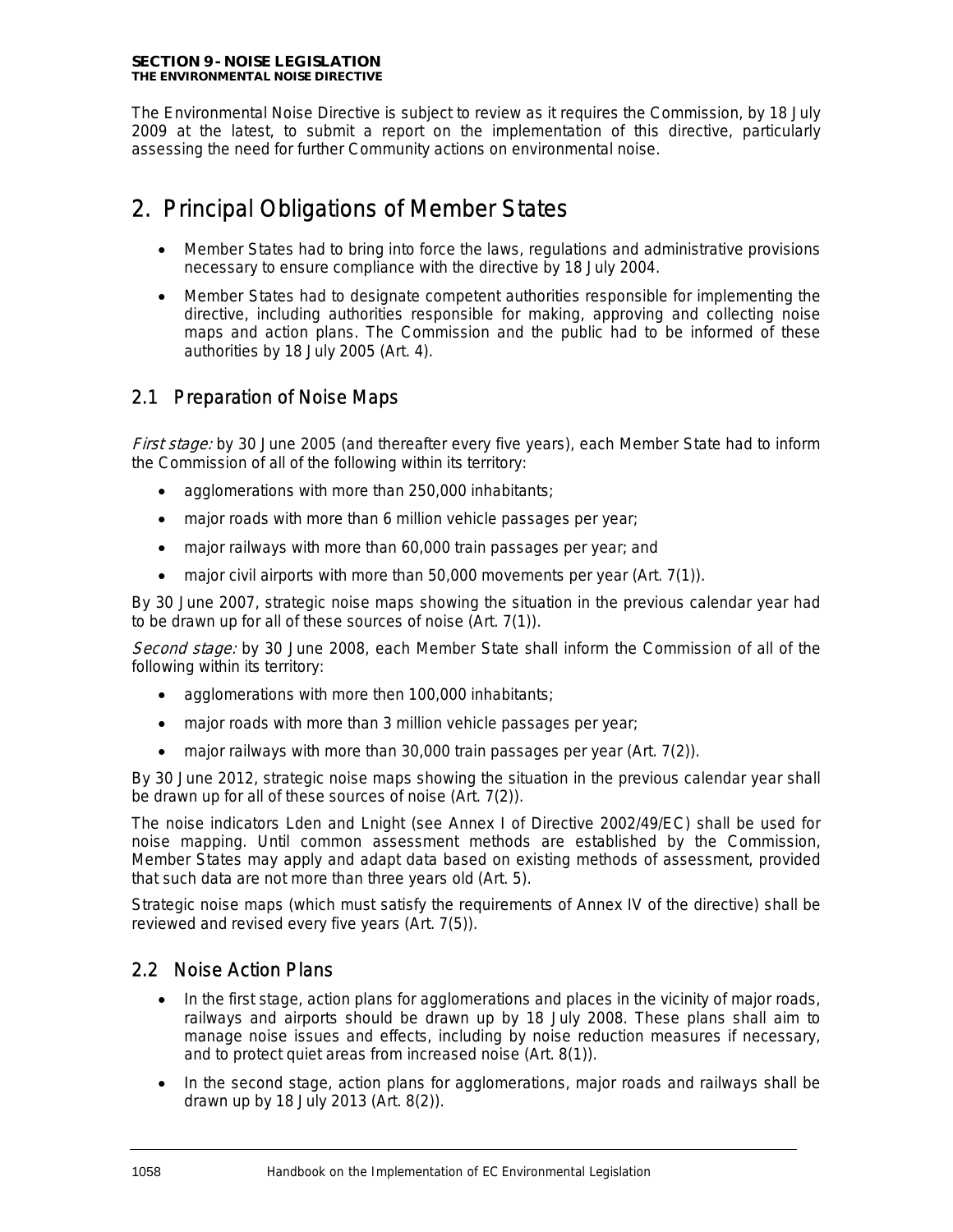- Measures adopted under the plans are left to the discretion of the competent authorities. However, they should address priorities that may be identified by the exceeding of any Lden or Lnight limit value or any other criteria chosen by the Member State and communicated to the Commission, and take into account the results of the required public consultation (Art. 8(1)-(3)).
- Action plans (which must meet the requirements of Annex V of the directive) shall be reviewed and revised when a major development occurs affecting the existing noise situation and at least every five years after approval (Art. 8(5)).

## 2.3 Information to the Public and Public Participation

- Strategic noise maps and action plans shall be disseminated to the public in accordance with Directive 2003/4/EEC on public access to information on the environment (Art. 9).
- The public shall also be consulted about proposals for action plans and given opportunities to participate in the preparation and review of such plans and the results of this participation shall be taken into account when preparing or reviewing actions plans (Art. 8(2) and (7)).

# 3. Implementation

## 3.1 General

To transpose the directive into the national legislative framework, the following must be established:

- Legal provisions establishing competent authorities responsible for making, approving and collecting noise maps and action plans.
- Provisions for the application of the directive with regard to all elements defined in the directive, including specifically to "agglomerations, major roads, railways and airports".
- Legal provisions for the drawing up and review of noise maps and action plans, including taking into account in so doing the results of the required public consultation.
- Legal provisions for consultation with the public about proposals for action plans and for public participation in the preparation and review of such plans.
- Provisions for the dissemination to the public of noise maps and action plans.

The actors most likely to be involved in or affected by implementation of the directive are:

- Central government to frame national legislation and, in particular, the government departments responsible for the environment and for transport (and possibly, but to a limited extent, for defence).
- The competent authority or authorities with responsibility for making, approving and collecting noise maps and action plans.
- The private sector (particularly transport, but also operators of installations regulated under Directive 2008/1/EC on integrated pollution prevention and control, and so forth).
- Those responsible for noise-sensitive buildings, such as schools and hospitals.
- NGOs and individuals affected by environmental noise.

## 3.2 Institutional Aspects

The following issues need to be taken into account: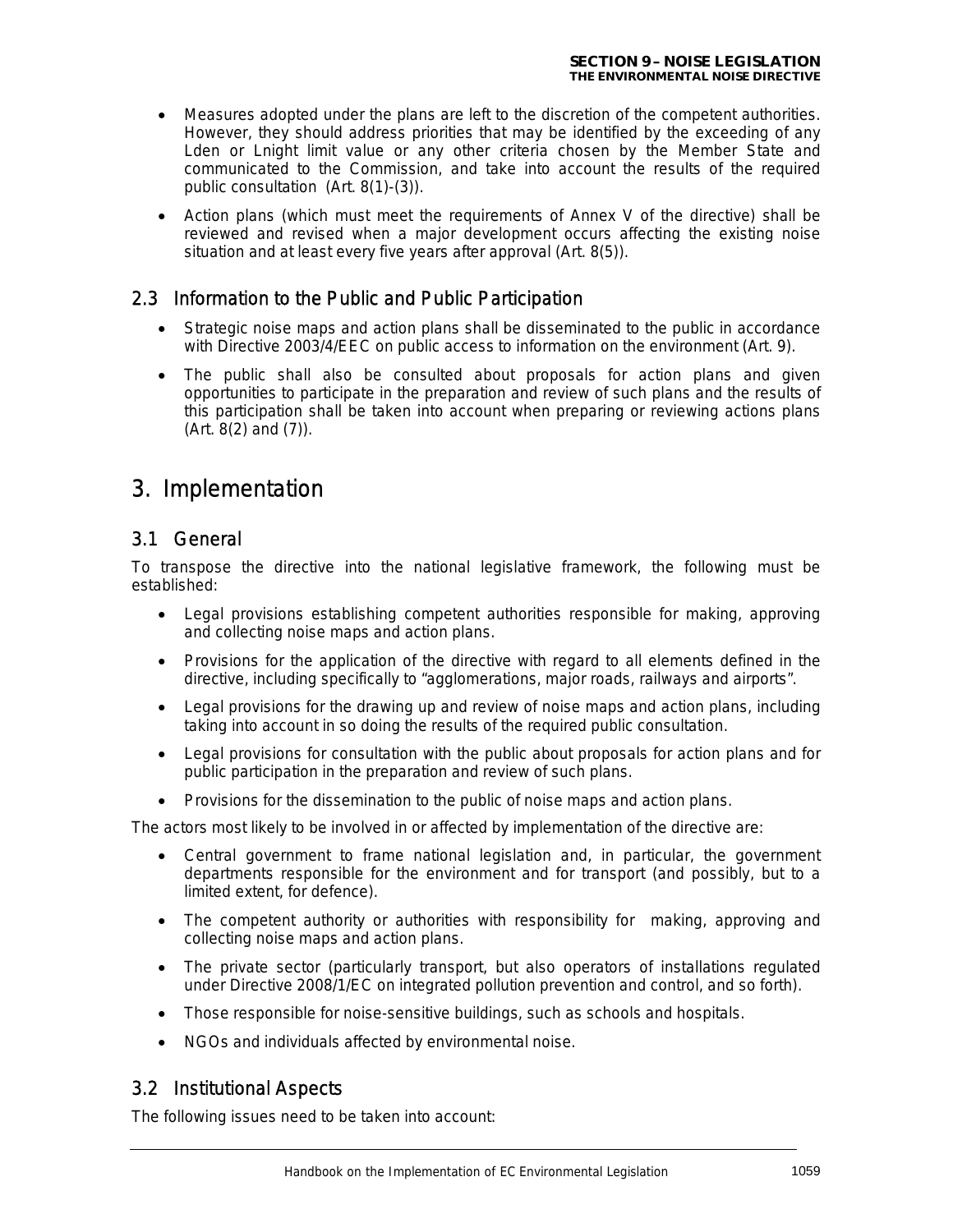- An authority with responsibility for the national transposition of the directive should be assigned. Inter-ministerial co-operation will assist the process of transposition, as both the ministry of the environment and the ministry of transport are likely to have a particular interest in environmental noise management. The authorities assigned should be:
	- a competent authority or authorities with responsibility for making, approving and collecting noise maps and action plans;
	- a competent authority or authorities with responsibility for preparing and submitting information to the Commission as required by the directive.

## 3.3 Monitoring, Surveillance and Enforcement

The following actions need to be planned in order to address the monitoring, surveillance and enforcement aspects of this directive:

- Communication to the Commission of the agglomerations and major roads, railways and airports covered by the directive.
- Monitoring of the drawing up and review of strategic noise maps and action plans.
- Ensuring operation and application of the consultation and notice provisions and requirements.
- Monitoring and enforcing compliance with measures imposed in action plans.

# 3.4 Reporting

The competent authorities should submit the following information to the Commission (see also Annex VI of Directive 2002/49/EC):

- the steps taken to harmonise national laws with the provisions of the directive;
- the text of the national laws transposing the provisions of the directive;
- the competent authorities designated for the purpose of implementing the directive and for making, approving and collecting noise maps and action plans;
- administrative procedures established for the implementation of the directive;
- the agglomerations and major roads, railways and airports covered by the directive (in the two stages described above);
- other information requested by the Commission.

# 4. Phasing Considerations

The following timetable summarises the main milestones leading up to and following the implementation of the directive:

- Phase 1: Designate responsible authority for national transposition of the directive. Draft legislation.
- Phase 2: Determine institutional structure.

Set up or designate competent authorities responsible for making, approving and creating noise maps and action plans.

Inform the Commission of the competent authorities.

Phase 3: Inform the Commission of the first stage (2005).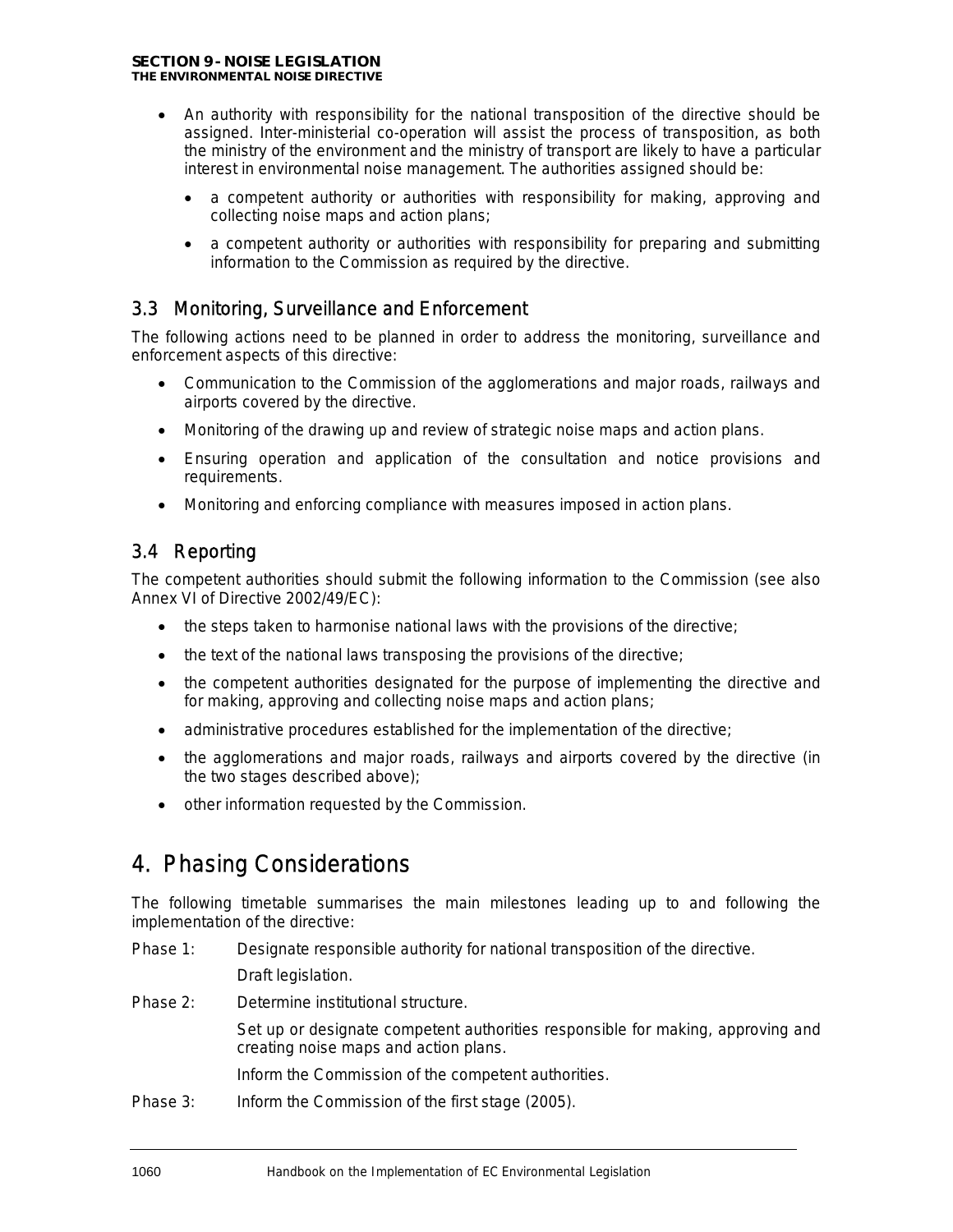Make noise maps for first stage (2007).

Make action plans for first stage (2008).

Phase 4: Inform the Commission of the second stage (2008). Make noise maps for second stage (2012). Make action plans for second stage (2013).

# 5. Costs

The costs of implementation will depend on whether any noise mapping, zoning and action plans are already in place (as is the case in several Member States). However, the basic costs have been estimated as follows.

# 5.1 Agglomerations

- Noise mapping: The cost is estimated to be EUR 0.15 to 2 per resident.
- Action plans: No explicit data are available, but the cost is assumed to be in the same order of magnitude as the cost of noise mapping.

# 5.2 Major Airports

The otal cost of a noise map and action plan for a major airport depends on the size of the airport and will be between EUR 50,000 and 2 million.

## 5.3 Major Roads and Railways

Noise maps and action plans for roads and railways are simpler and cover a smaller number of residents than agglomerations. The costs should be estimated on the same basis and at a similar rate to the costs for agglomerations.